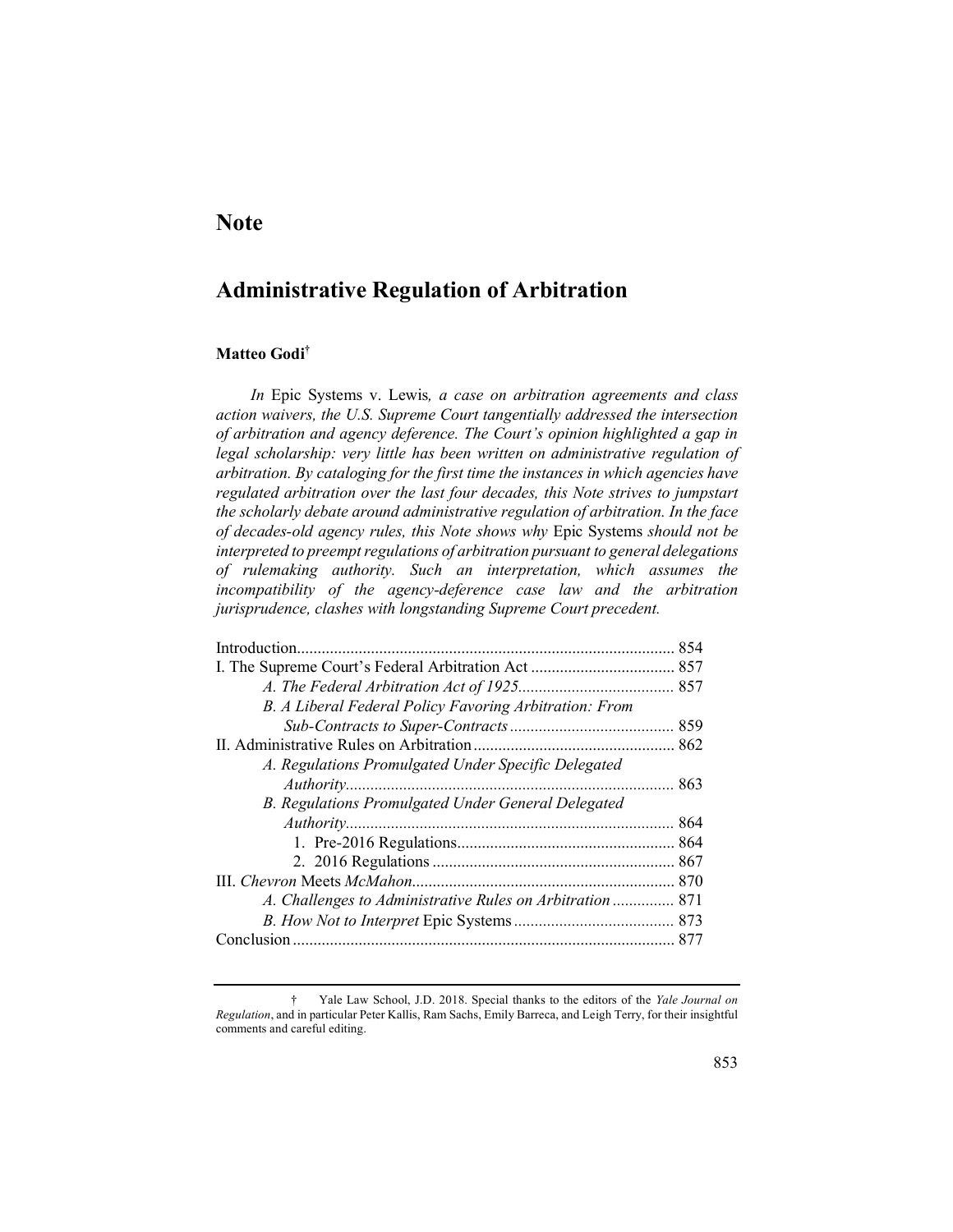#### Yale Journal on Regulation Vol. 36, 2019

#### Introduction

In May 2018, under the caption of *Epic Systems Corp. v. Lewis*, the U.S. Supreme Court heard three consolidated cases at the intersection of mandatory arbitration and employee class actions.<sup>1</sup> On its face, *Epic Systems* concerned whether employment contracts containing class-action waivers are enforceable under the Federal Arbitration Act (FAA) or violate employees' rights to collective action under the National Labor Relations Act (NLRA).<sup>2</sup> But the case also provided the Court with an opportunity to adopt a new understanding of how the FAA interacts with agency rulemaking authority. In fact, the employers in *Epic Systems* argued that, unless the text of a federal statute includes a specific, express, textual delegation of authority to an agency over arbitration, no administrative limitation of arbitral procedures is permitted under the FAA.3 The Court's opinion fell short of embracing that more sweeping line of argument. Instead, Justice Gorsuch held that the NLRA did not override the FAA and that, in any event, "even under *Chevron*'s terms, no deference is due" to the National Labor Relations Board's interpretation of its statute as prohibiting arbitration.<sup>4</sup> To the Court, the absence of "any *specific* statutory discussion" of arbitration in the NLRA was an "important and telling clue."5

With its opinion in *Epic Systems*, the Court opened a line of communication between what, on their face, may appear to be competing subsets of its case law: arbitration doctrine and agency deference. In the administrative deference context, *Chevron, U.S.A., Inc. v. Natural Resources Defense Council, Inc*., prescribes certain instances in which a court must defer to an agency's reasonable and permissible interpretation of an ambiguous substantive statute.<sup>6</sup> When it comes to administrative regulation of arbitration, *Chevron*'s default would appear to promote regulation, absent signs of congressional intent to *mandate* arbitration. On the arbitration jurisprudence front, *Shearson/American Express, Inc. v. McMahon* sets out a test to identify whether a statute conflicts with arbitration.<sup>7</sup> In the face of a conflict between the FAA and another statute, *McMahon*'s default would appear to promote arbitration: courts are directed to

<sup>1</sup>*. See* Epic Sys. Corp. v. Lewis, 137 S. Ct. 809 (2017); NLRB v. Murphy Oil USA, Inc., 137 S. Ct. 809 (2017); Ernst & Young, LLP v. Morris, 137 S. Ct. 809 (2017).

<sup>2.</sup> Epic Sys. Corp. v. Lewis, 138 S. Ct. 1612 (2018); *see also* 29 U.S.C. § 157 (2018) ("Employees shall have the right to . . . engage in other concerted activities for the purpose of collective bargaining or other mutual aid or protection . . . .").

<sup>3</sup>*. See* Brief for Petitioner Epic Systems Corp. and Respondent Murphy Oil USA, Inc. at 11, *Epic Systems*, 138 S. Ct. 1612 (No. 16-307); Brief for Petitioner Ernst & Young at 50, *Epic Systems*, 138 S. Ct. 1612 (No. 16-307); *see also* Brief of the Chamber of Commerce of the United States of America as Amicus Curiae at 21, 31, *Epic Systems*, 138 S. Ct. 1612 (No. 16-307).

<sup>4</sup>*. Epic Systems*, 138 S. Ct. at 1629.

<sup>5</sup>*. Id.*

<sup>6. 467</sup> U.S. 837, 842-43 (1984) (outlining the familiar *Chevron* two-step test).

<sup>7. 482</sup> U.S. 220, 227 (1987) (holding that intent to limit arbitration "will be deducible from the statute's text or legislative history, or from an inherent conflict between arbitration and the statute's underlying purposes").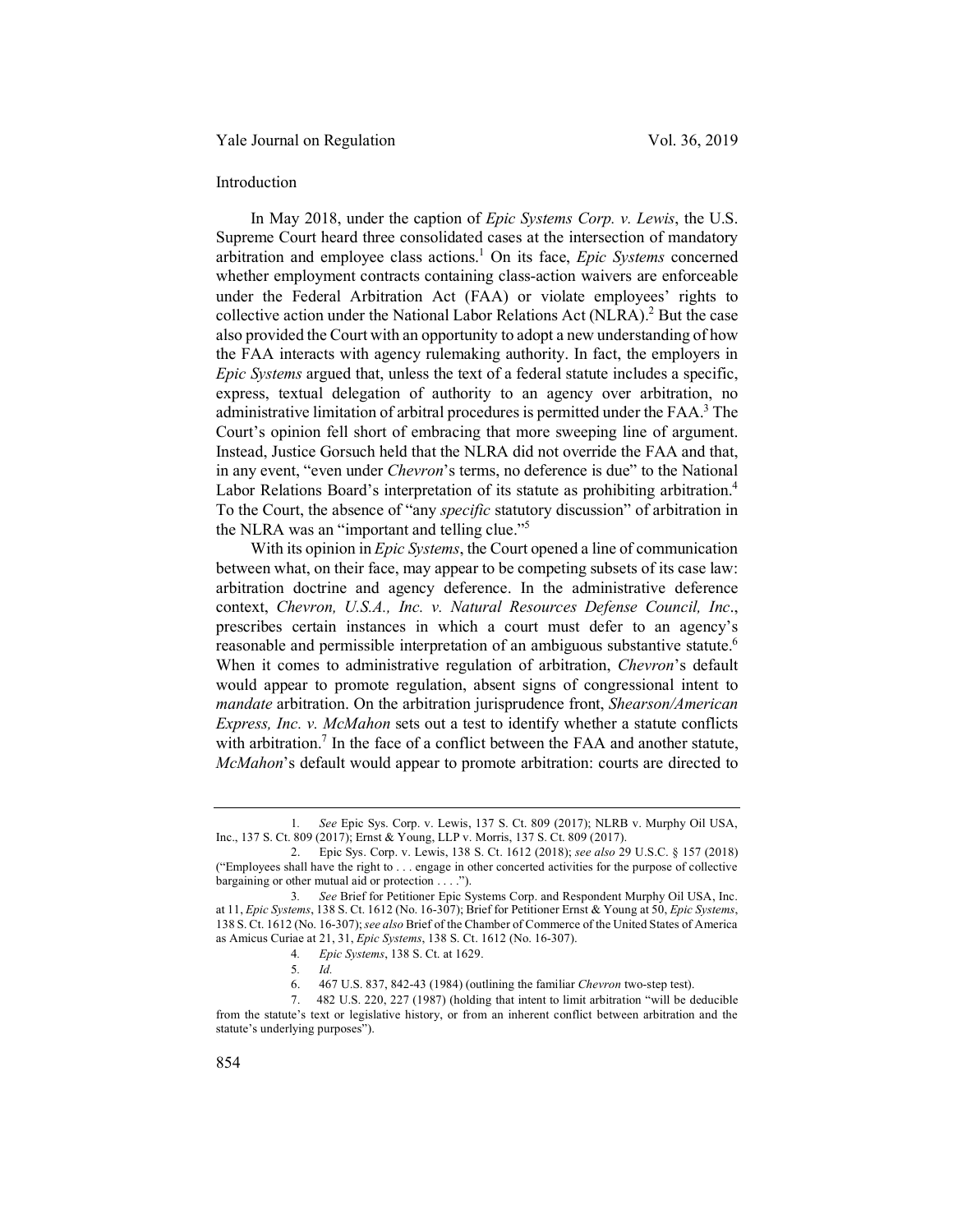look for congressional intent to *preclude* arbitration*.* As this Note explains, however, *Epic Systems* did not settle the boundaries of administrative regulation of arbitration.

The absence of any clarity around how *McMahon* and its progeny interact with agency deference under *Chevron* has not gone completely unnoticed. Some judges have explicitly recognized the uncertainty surrounding the interaction of *Chevron* and *McMahon*, <sup>8</sup> and a handful of commentators have noted the conflict too. <sup>9</sup> To be sure, there is a wealth of scholarship on the historical or legislative support for the Court's arbitration jurisprudence.<sup>10</sup> And there is even more scholarly debate, especially from recent years, surrounding the wisdom of *Chevron* deference.<sup>11</sup> But scholars have generally been uninterested in the regulation of arbitration,<sup>12</sup> and agencies' power to regulate arbitral procedures had received practically no attention until last year—when the first piece squarely addressing the topic was published. Although Daniel Deacon insightfully examines the various roles that federal administrative agencies play in arbitration by considering "a set of *institutional* questions,"<sup>13</sup> he spends only a few pages on the topic of administrative regulation of arbitration.<sup>14</sup> As Deacon also recognizes, some scholars have discussed this issue before, albeit tangentially: some narrowly focused on regulations of arbitration under the

10*. See, e.g.*, Christopher R. Drahozal, *In Defense of* Southland*: Reexamining the Legislative History of the Federal Arbitration Act*, 78 NOTRE DAME L. REV. 101, 108-16 (2002); Judith Resnik, *Fairness in Numbers: A Comment on* AT&T v. Concepcion*,* Wal-Mart v. Dukes*, and* Turner v. Rogers, 125 HARV. L. REV. 78, 111-12 (2011).

<sup>8</sup>*. See, e.g.*, Seney v. Rent-A-Ctr., Inc., 738 F. 3d 631, 635 (4th Cir. 2013) ("The way in which *Chevron* squares with *McMahon* . . . is uncertain, and courts have divided on the question.").

<sup>9</sup>*. See* Daniel G. Lloyd, *The Magnuson-Moss Warranty Act v. the Federal Arbitration Act: The Quintessential* Chevron *Case*, 16 LOY. CONSUMER L. REV. 1, 5 (2002) ("[T]wo other federal titans will clash once the issue reaches the Supreme Court—*Chevron* and its progeny on one hand, and the *'McMahon'* inquiry, which the Court systematically has used to strike down attempts to overcome the Arbitration Act, on the other."); Jonathan D. Grossberg, Note, *The Magnuson-Moss Warranty Act, the Federal Arbitration Act, and the Future of Consumer Protection*, 93 CORNELL L. REV. 659, 667 (2008) (discussing the clash between *Chevron* and *McMahon*); Katie Wiechens, Comment, *Arbitrating Consumer Claims Under the Magnuson-Moss Warranty Act*, 68 U. CHI. L. REV. 1459, 1464 (2001) ("[C]onsideration of agency regulations under *McMahon* absent a clear congressional delegation creates an unwieldy two-step inquiry that is exacerbated by the tension between *McMahon* and *Chevron*.").

<sup>11</sup>*. See, e.g.*, Nicholas Bednar & Kristin E. Hickman, Chevron*'s Inevitability*, 85 GEO. WASH. L. REV. 1392 (2017); Jack M. Beermann, *End the Failed* Chevron *Experiment Now: How* Chevron *Has Failed and Why It Can and Should Be Overruled*, 42 CONN. L. REV. 779 (2010); Lisa Schultz Bressman, Chevron*'s Mistake*, 58 DUKE L.J. 549 (2009); Michael Herz, Chevron *is Dead; Long Live*  Chevron, 115 COLUM. L. REV. 1867 (2015); Brett Kavanaugh, *Fixing Statutory Interpretation*, 129 HARV. L. REV. 2118 (2016); Jonathan R. Siegel, *The Constitutional Case for* Chevron *Deference*, 71 VAND. L. REV. 937 (2018); Cass R. Sunstein, Chevron *as Law*, 107 GEO. L.J. (forthcoming 2019).

<sup>12.</sup> Daniel T. Deacon, *Agencies and Arbitration*, 117 COLUM. L. REV. 991, 994 (2017) (noting the absence of any literature on the topic).

<sup>13</sup>*. Id.* at 994 & n.6 (noting how the "institutional-allocations questions at the heart of this Essay" are, for example, "whether agencies in particular should step into a greater regulatory role visà-vis courts and Congress.").

<sup>14</sup>*. Id.* at 1014-20. A second piece, by David Noll, takes a more prescriptive approach, focusing on how arbitration affects the implementation of statutes that are enforced through private civil litigation. David L. Noll, *Regulating Arbitration*, 105 CALIF. L. REV. 985, 1009-37 (2017).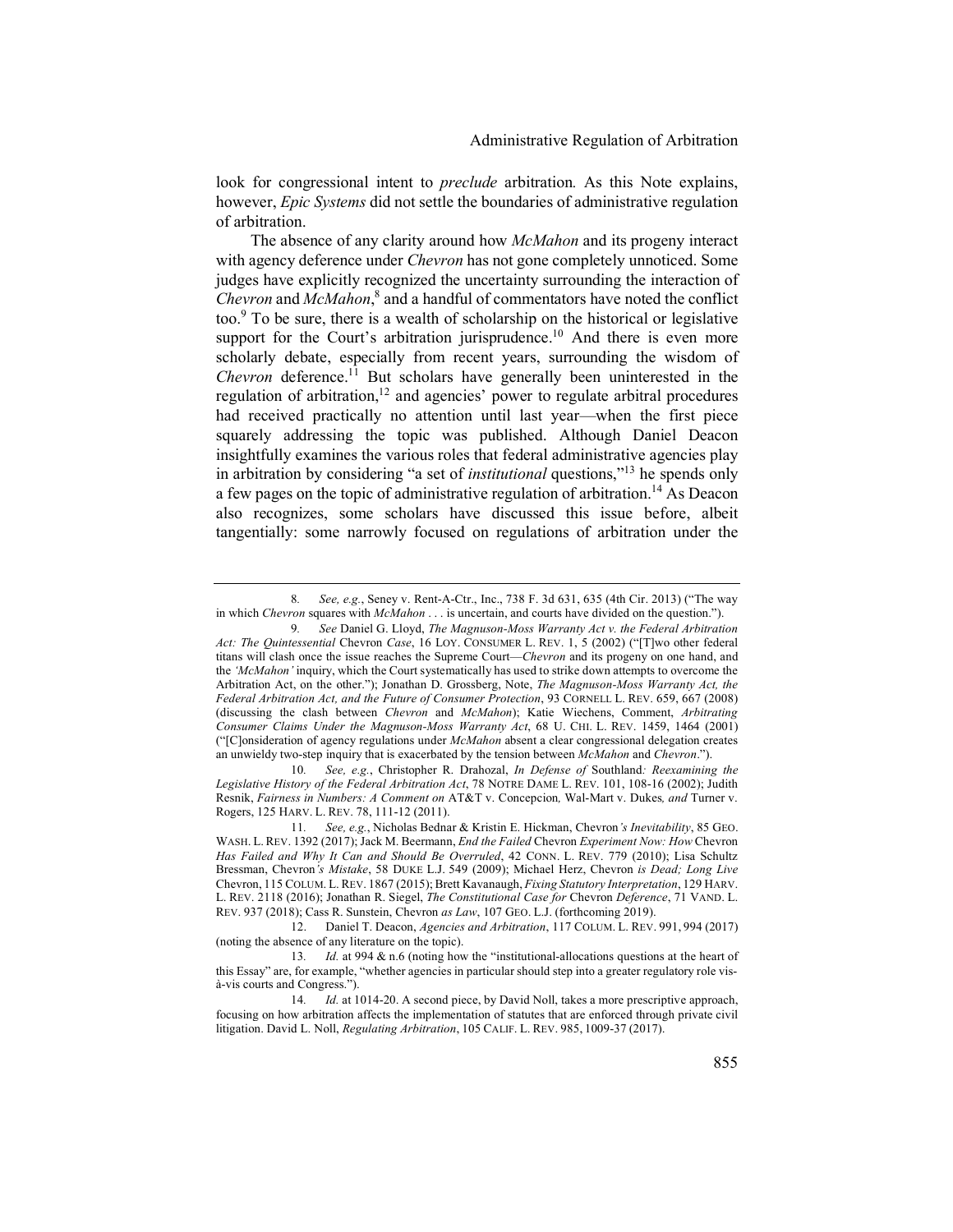Magnuson-Moss Warranty  $Act<sub>1</sub><sup>15</sup>$  while a few others analyzed Equal Employment Opportunity Commission guidance documents on arbitration.<sup>16</sup> But that literature provides only a myopic view on the breadth of administrative regulation of arbitration.

The appropriate judicial treatment of agency regulation of arbitration would be solely an academic exercise were it not for two overlooked facts: (1) agencies have long invoked their general regulatory authority to promulgate rules on arbitration, and (2) the Supreme Court has long blessed those exercises of delegated authority. To date, there has been no historical account of arbitration regulations and no comprehensive catalog of the different sets of agency rules in this arena.17 Instead, agencies continue to be mistakenly seen as actors that "ha[ve] begun to step in" to regulate arbitration only "[i]n recent years,"<sup>18</sup> and scholars have tended to focus on just a handful of notable and somewhat unique regulatory examples.<sup>19</sup>

In the hopes of propelling further debate on the regulation of arbitration, this Note's main contribution is to debunk the myth that agencies are new to the arbitration game. I do so by cataloging the history of administrative regulation of arbitration. Over the last four decades, invoking their general or specific rulemaking authority, agencies have frequently stepped into the arbitration space and prescribed rules for arbitral procedures. What is more, the *McMahon* Court—just a couple of years after *Chevron*—openly embraced an agency's "broad authority" to adopt any rules it deems necessary to ensure that "arbitration procedures adequately protect statutory rights."<sup>20</sup>

In the wake of *Epic Systems*, the intersection of the arbitration case law and the agency-deference jurisprudence deserves more scholarly attention. Agency rules on arbitration should not be dismissed as a recent trend incompatible with longstanding arbitration precedents. To support that argument, this Note is organized as follows. Part I offers a brief background on the FAA and the Supreme Court's arbitration jurisprudence. Part II takes stock of the degree to which, over the last forty years, various agencies have regulated arbitration

20. Shearson/Am. Express, Inc. v. McMahon, 482 U.S. 220, 233-34 (1987).

<sup>15</sup>*. See* Marc E. Gunter, Note, *Can Warrantors Make an End Run? The Magnuson-Moss Act and Mandatory Arbitration in Written Warranties,* 34 GA. L. REV. 1483 (2000); Andrew P. Lamis, *The New Age of Artificial Legal Reasoning as Reflected in the Judicial Treatment of the Magnuson-Moss Act and the Federal Arbitration Act*, 15 LOY. CONSUMER L. REV. 173 (2003); Lloyd, *supra* note 9, at 5-6; Wiechens, *supra* note 9, at 1464; Jaime L. Dodge*,* Note, *Arbitration: Fifth Circuit Holds Magnuson-Moss Warranty Act Claims Arbitrable Despite Contrary Agency Interpretation—* Walton v. Rose Mobile Homes, 116 HARV. L. REV. 1201 (2003); Grossberg, *supra* note 9, at 661-62.

<sup>16</sup>*. See* Richard A. Bales, *Compulsory Employment Arbitration and the EEOC*, 27 PEPP. L. REV. 1 (1999); Lynne M. Longtin, Comment, *The EEOC's Position on Mandatory Arbitration*, 67 U. CIN. L. REV. 265 (1998).

<sup>17.</sup> For the only two lists (both brief and partial) of agency regulations on arbitration, see Deacon, *supra* note 12, at 1018-20, which largely focuses on the Consumer Financial Protection Bureau; and Deepak Gupta & Lina Khan, *Arbitration as Wealth Transfer*, 35 YALE L. & POL'Y REV. 499, 501 (2017), which provides a short list of regulations promulgated "[i]n recent years."

<sup>18.</sup> Deacon, *supra* note 12, at 993.

<sup>19</sup>*. Id.* at 1014-20; Noll, *supra* note 14, at 1037.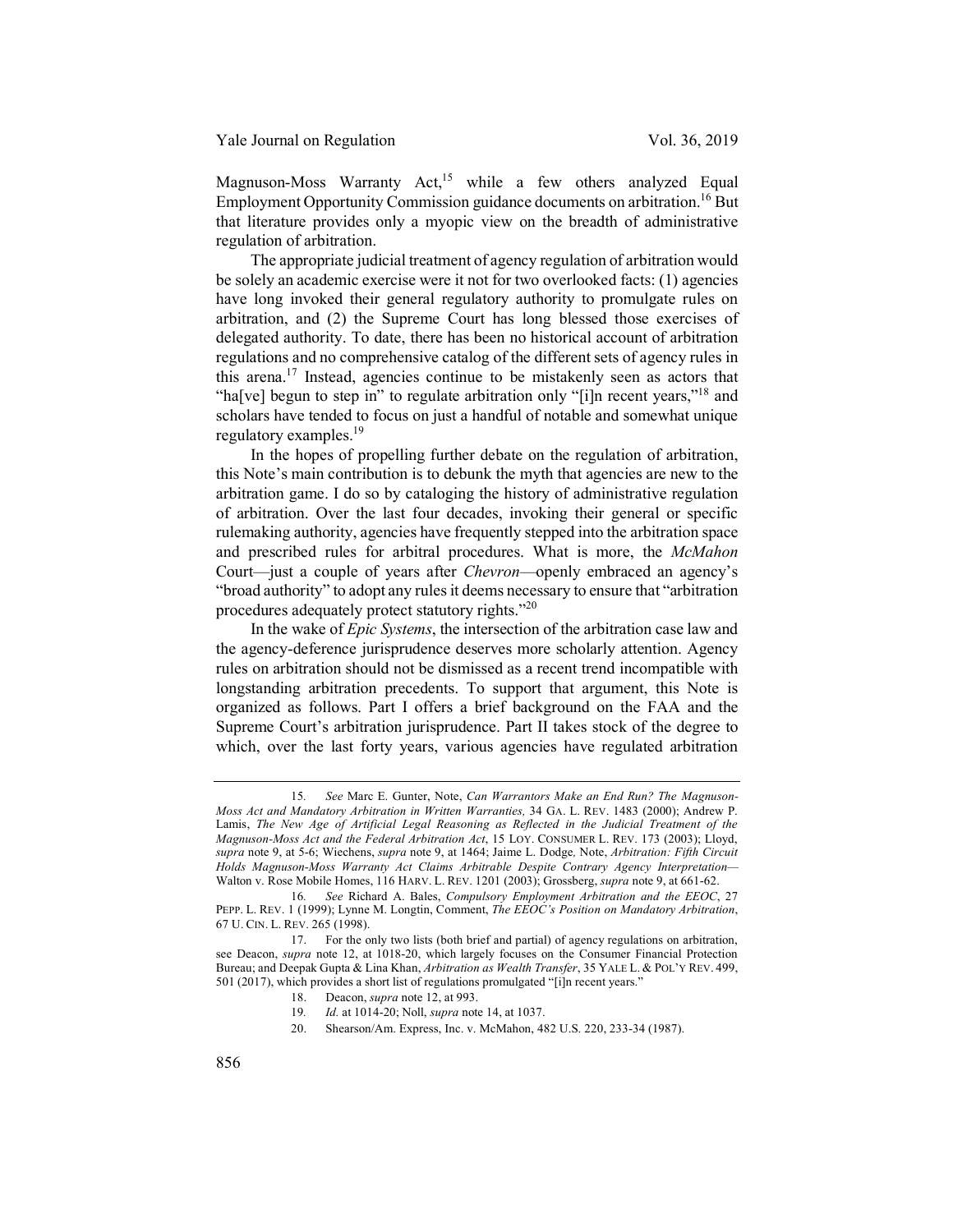within their respective spheres of competence. Part III discusses the few challenges to agencies' ability to regulate arbitration, and it then rejects an interpretation of *Epic Systems* that would conjure a clash between administrative deference and arbitration doctrine. Finally, in the hope of fostering further debate on how courts should treat administrative rules on arbitration, the Conclusion gestures at one possible way to synthesize the Court's arbitration and administrative deference cases—*Chevron*'s step-two analysis could be harmonized with the *McMahon* doctrine.<sup>21</sup>

#### I. The Supreme Court's Federal Arbitration Act

While the FAA was enacted to give arbitration agreements the force of law (just as any other contract), the Supreme Court slowly transformed the statute into a super-statute. Through a process that resembled "common-law constitutional adjudication [more] than statutory interpretation,"<sup>22</sup> the Court—in Justice Sandra Day O'Connor's words—started "building instead, case by case, an edifice of its own creation."23 The history of the FAA's transformation from a simple statute into a quasi-constitutional law capable of trumping any federal statute is remarkable. Because many have recounted it,<sup>24</sup> this Part only surveys that history to inform the discussions in the remainder of this Note.

#### *A. The Federal Arbitration Act*

Although arbitration has been common in the United States ever since colonial times, its popularity stalled until the  $1920s<sup>25</sup>$  Initially, federal and state courts refused to specifically enforce prospective agreements to arbitrate, following what had been the common law practice in England.<sup>26</sup> Courts generally saw arbitration agreements as either "oust[ing] the courts of jurisdiction" or potentially "becom[ing] the instrument of injustice."<sup>27</sup> They

<sup>21.</sup> Recently some scholars have been calling for a reshaping of *Chevron*'s step-two analysis. *See generally* Catherine M. Sharkey, *Cutting in on the* Chevron *Two-Step*, 86 FORDHAM L. REV. 1259 (2018) (advocating for the incorporation of *State Farm* hard-look review into *Chevron* step two).

<sup>22.</sup> Deepak Gupta, *Symposium: For Decades, Court Has Built "An Edifice of Its Own Creation" in Arbitration Cases—It's Time to Tear It Down and Rebuild*, SCOTUSBLOG (May 24, 2018, 4:13 PM), http://www.scotusblog.com/2018/05/symposium-for-decades-court-has-built-an-edifice-ofits-own-creation-in-arbitration-cases-its-time-to-tear-it-down-and-rebuild [http://perma.cc/YW5M-DRRQ].

<sup>23.</sup> Allied-Bruce Terminix Cos. v. Dobson, 513 U.S. 265, 283 (1995) (O'Connor, J., concurring).

<sup>24</sup>*. See, e.g.*, Resnik, *supra* note 10, at 112-18.

<sup>25.</sup> FRANCES KELLOR, AMERICAN ARBITRATION: ITS HISTORY, FUNCTIONS, AND ACHIEVEMENTS 4-8 (1948).

<sup>26</sup>*. See* Tobey v. Cty. of Bristol, 23 F. Cas. 1313, 1319-20 (C.C.D. Mass. 1845) (Story, J.); *see also* Margaret M. Harding, *The Clash Between Federal and State Arbitration Law and the Appropriateness of Arbitration as a Dispute Resolution Process*, 77 NEB. L. REV. 397, 425-26 (1998).

<sup>27.</sup> KATHERINE V.W. STONE & RICHARD A. BALES, ARBITRATION LAW 23 (2d ed. 2010).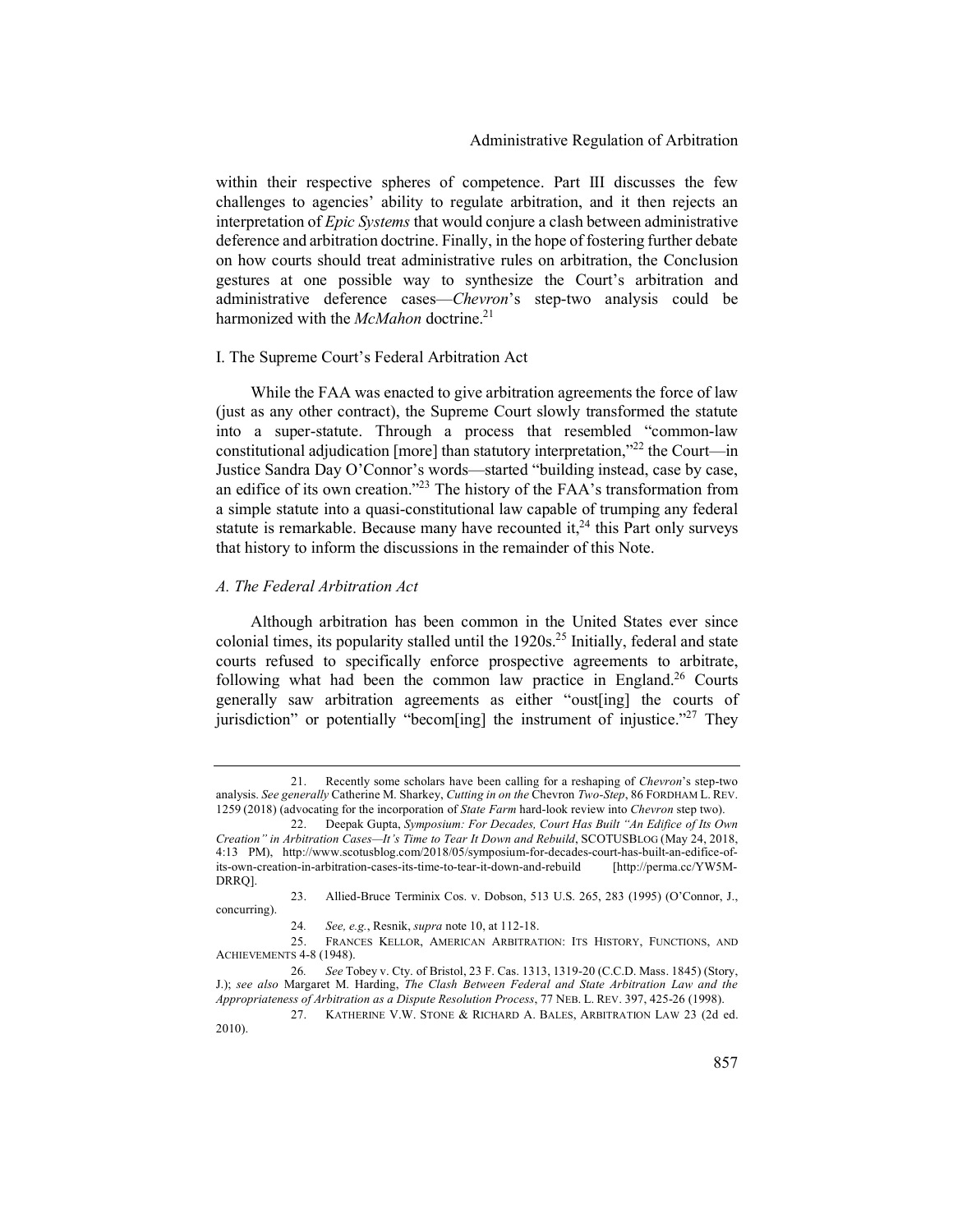therefore "invented special rules, such as the ouster and revocability doctrines, to nullify contracts to arbitrate.<sup>228</sup> During the 1920s, however, as the result of an organized movement financed by various industries, $2<sup>9</sup>$  some states adopted uniform arbitration statutes: Illinois  $(1917)$ ,<sup>30</sup> New York  $(1920)$ ,<sup>31</sup> New Jersey  $(1921)$ ,<sup>32</sup> Massachusetts  $(1925)$ ,<sup>33</sup> and Oregon  $(1925)$ .<sup>34</sup> These statutes not only changed the rule on the revocability of arbitration agreements, but also sought to encourage the use of arbitration.<sup>35</sup>

Feeding off this growing momentum, more than 120 organizations led by the U.S. Chamber of Commerce and the American Bar Association lobbied for a federal arbitration bill modeled after the New York statute.<sup>36</sup> In those vears, rules governing the enforcement of arbitration agreements were seen as procedural, not substantive.<sup>37</sup> Accordingly, because federal courts declined to apply state arbitration statutes, Congress's intervention was needed to make arbitration agreements enforceable in federal court.<sup>38</sup> Reformers acting through the American Bar Association presented full drafts of their proposed legislation to Congress.<sup>39</sup>

For what the sparse legislative history of the FAA is worth, it only shows Congress's understanding of what the American Bar Association reformers were proposing, rather than providing a window into legislative intent. These organizations' main goal was to reverse "the hoary doctrine that agreements for arbitration are revocable at will and are unenforceable."40 In fact, the House Report identified the purpose of the bill as making "valid and enforcible [sic] agreements for arbitration."41 The Report further explained that "[a]rbitration agreements are purely matters of contract, and the effect of the bill is simply to make the contracting party live up to his agreement."<sup>42</sup> In other words, through the Act, an "arbitration agreement is placed upon the same footing as other

35. W.F. Dodd, *Significant Phases of Current Legislation*, 6 AM. BAR ASSN. J. 18, 20 (1920) (discussing arbitration laws in New York and Illinois).

36. IMRE SZALAI, OUTSOURCING JUSTICE: THE RISE OF MODERN ARBITRATION LAWS IN AMERICA 56-70 (2013); *see also Arbitration of Interstate Commercial Disputes: Hearing of S. 1005 and H.R. 646 Before the J. Comm. of Subcomms. on the Judiciary*, 68th Cong. 16 (1924).

37. Allied-Bruce Terminix Cos. v. Dobson, 513 U.S. 265, 286-88 (1995) (Thomas, J., dissenting).

38. Drahozal, *supra* note 10, at 126-27.

39. 1 IAN R. MACNEIL ET AL., FEDERAL ARBITRATION LAW § 10.2, at 10 (1999).

40. Julius Henry Cohen & Kenneth Dayton, *The New Federal Arbitration Law*, 12 VA. L. REV. 265, 265 (1926).

- 41. H.R. REP. No. 68-96, at 1 (1924).
- 42*. Id.*

<sup>28.</sup> David Horton, *Arbitration as Delegation*, 86 N.Y.U. L. REV. 437, 444-45 (2011). 29. Charles Newton Hulvey, *Arbitration of Commercial Disputes*, 15 VA. L. REV. 238,

<sup>243 (1929).</sup>

<sup>30. 1917</sup> Ill. Laws 202.

<sup>31. 1920</sup> N.Y. Laws 803.

<sup>32. 1923</sup> N.J. Laws 291.

<sup>33.</sup> MASS. GEN. LAWS ch. 294, § 1 (1925).

<sup>34. 1925</sup> Or. Laws 279.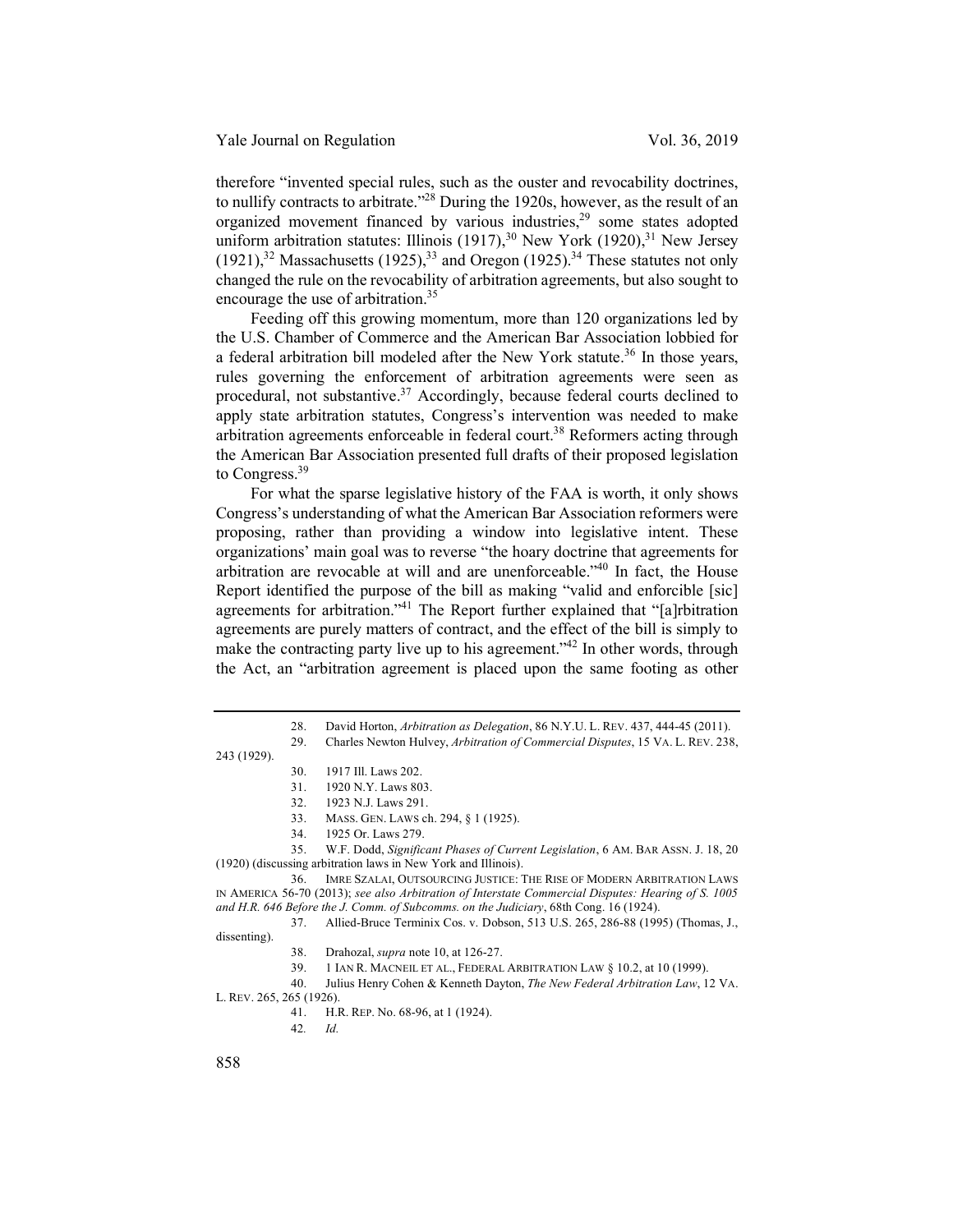contracts, where it belongs."43 But few other insights may be drawn from the legislative history.44

After years of lobbying by business groups,  $45$  the FAA was enacted in 1925—practically unchanged from the draft that the American Bar Association presented.<sup>46</sup> On its face, the FAA provides that arbitration agreements "shall be valid, irrevocable, and enforceable, save upon such grounds as exist at law or in equity for the revocation of any contract.<sup> $347$ </sup> Notably, the Act also includes an exception: "nothing herein contained shall apply to contracts of employment of seamen, railroad employees, or any other class of workers engaged in foreign or interstate commerce."48 Over the years, however, the Supreme Court significantly reshaped the scope of this language.

## *B. A Liberal Federal Policy Favoring Arbitration: From Sub-Contracts to Super-Contracts*

After some initial skepticism, the Supreme Court proceeded to transform the FAA into a quasi-constitutional norm. At first, federal courts refrained from applying the FAA broadly. In *Wilko v. Swan*, the Supreme Court declined to enforce an arbitration agreement that waived certain substantive rights under the Securities Exchange Act.<sup>49</sup> As a result, expanding on *Wilko*'s suspicion that arbitrators might give short shrift to statutory rights, federal courts found any number of statutory claims to be nonarbitrable.<sup>50</sup> But soon things began to change. In subsequent cases, the Court made three moves, holding that the FAA (i) is a substantive law applicable to the states, (ii) establishes a liberal federal policy favoring arbitration over federal and state statutory rights, and (iii) applies beyond intermerchant contract disputes and admiralty claims.

*First*, a series of Supreme Court decisions transformed the FAA from a procedural into a substantive law applicable to the states. In *Prima Paint*, the Court concluded that the FAA could prevail in a diversity case because "it is clear beyond dispute that the federal arbitration statute is based upon and confined to the incontestable federal foundations of control over interstate

<sup>43</sup>*. Id.*

<sup>44.</sup> AT&T Mobility LLC v. Concepcion, 563 U.S. 333, 346 n.5 (2011); Circuit City Stores, Inc. v. Adams, 532 U.S. 105, 119-21 (2001).

<sup>45.</sup> IAN R. MACNEIL, AMERICAN ARBITRATION LAW: REFORMATION, NATIONALIZATION, INTERNATIONALIZATION 84-101 (1992).

<sup>46.</sup> United States Arbitration Act, Pub. L. No. 68-401, 43 Stat. 883 (1925) (codified as amended at 9 U.S.C. §§ 1-16 (2018)).

<sup>47. 9</sup> U.S.C. § 2 (2018).

<sup>48</sup>*. Id.* § 1.

<sup>49. 346</sup> U.S. 427, 430 (1953), *overruled by* Rodriguez de Quijas v. Shearson/Am. Express, Inc., 490 U.S. 477, 485 (1989).

<sup>50</sup>*. See generally* Stewart E. Sterk, *Enforceability of Agreements to Arbitrate: An Examination of the Public Policy Defense*, 2 CARDOZO L. REV. 481 (1981) (surveying cases in various areas of law—including family law, antitrust law, patent law, securities, ERISA, and bankruptcy—in which federal courts declined to enforce arbitration).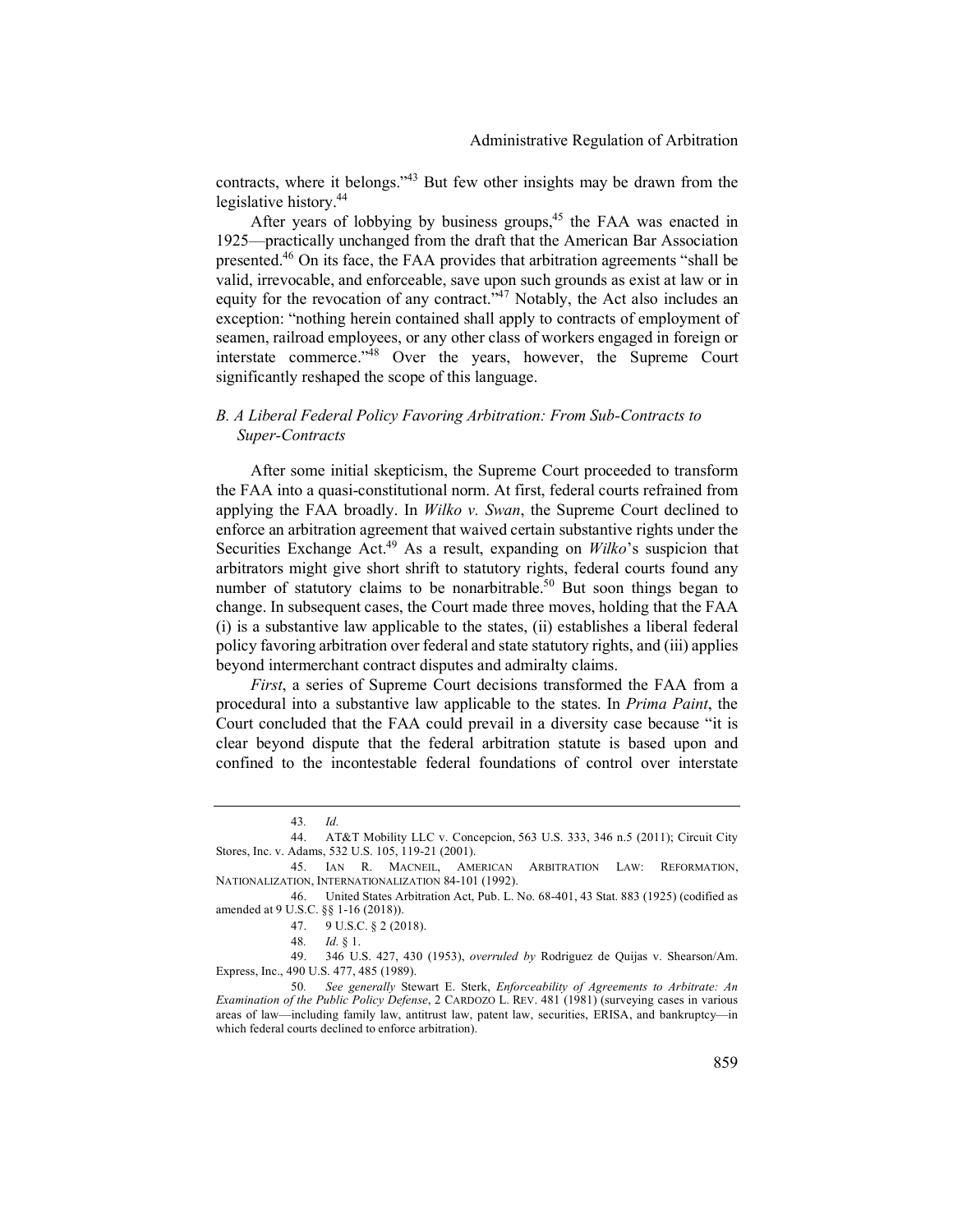commerce and over admiralty."51 A decade later, as dicta in *Moses H. Cone*, the FAA became a substantive statute that could be applied in state court.<sup>52</sup> In that same opinion, the Court created the famous "liberal federal policy favoring arbitration agreements."53

*Second,* with the Court's creation of the "liberal federal policy favoring arbitration agreements,"54 the FAA's power as a trump card quickly grew exponentially. The first big step came in *Mitsubishi*, where the Court concluded that the FAA also applies to issues arising out of antitrust law (and not just contract and maritime claims).55 In *McMahon*, the FAA was found applicable to claims under the Securities Exchange Act and Racketeer Influenced and Corrupt Organizations Act; <sup>56</sup> in *Gilmer*, the Age Discrimination in Employment Act followed;57 and in *Vimar*, the Court added the Carriage of Goods by Sea Act to the list.<sup>58</sup> Indeed, the Court wrote in 1991, "[i]t is by now clear that statutory claims may be the subject of an arbitration agreement, enforceable pursuant to the FAA."59 Another big jump occurred in *Southland*, where the Court held that the FAA was enforceable in both state and federal courts.<sup>60</sup> It was only a matter of time before the Court could conclude that, when the liberal federal policy in favor of arbitration clashes with generally applicable state laws, the FAA prevails.<sup>61</sup>

<sup>51.</sup> Prima Paint Corp. v. Flood & Conklin Mfg. Co., 388 U.S. 395, 405 (1967).

<sup>52.</sup> Moses H. Cone Mem'l Hosp. v. Mercury Constr. Corp., 460 U.S. 1, 24 (1983) ("Federal law in the terms of the Arbitration Act governs [arbitrability] in either state or federal court . . . . Section 2 is a Congressional declaration of a liberal federal policy favoring arbitration agreements, notwithstanding any state substantive or procedural policies to the contrary. The effect of the section is to create a body of federal substantive law of arbitrability, applicable to any arbitration agreement within the coverage of the Act.").

<sup>53</sup>*. Moses H. Cone*, 460 U.S. at 24. This statement might have resulted from a misapplication of the national labor policy favoring collective bargaining agreements. Indeed, a few years after *Moses H. Cone*, the *Mitsubishi* Court cited both *Moses H. Cone* and a labor arbitration case to support that liberal federal policy. *See* Mitsubishi Corp. v. Soler Chrysler-Plymouth, 473 U.S. 614, 626 (1985) (citing Steelworkers v. Warrior & Gulf Navigation Co., 363 U.S. 574, 582-83 (1960)). In that labor case, the Court held that "[a]n order to arbitrate the particular grievance should not be denied unless . . . the arbitration clause is not susceptible of an interpretation that covers the asserted dispute," and therefore doubts should be resolved in favor of coverage. *Steelworkers*, 363 U.S. at 583. But, as many commentators have pointed out, that analogy was mistaken. *See, e.g.*, Margaret L. Moses, *Statutory Misconstruction: How the Supreme Court Created a Federal Arbitration Law Never Enacted by Congress*, 34 FLA. ST. U. L. REV. 99, 124 (2006); David S. Schwartz, *Correcting Federalism Mistakes in Statutory Interpretation: The Supreme Court and the Federal Arbitration Act*, 67 LAW & CONTEMP. PROBS. 5, 43-44 (2004). Arbitration pursuant to collective bargaining agreements is part of a substantive national labor policy in the sense that is represents "a quid pro quo for a union's giving up the right to strike," thus promoting industrial stabilization; arbitration under the FAA, instead, is simply an alternative to litigation. Schwartz, *supra*, at 43-44.

<sup>54</sup>*. Moses H. Cone*, 460 U.S. at 24*.*

<sup>55</sup>*. Mitsubishi*, 473 U.S. at 637-38.

<sup>56.</sup> Shearson/Am. Express, Inc. v. McMahon, 482 U.S. 220, 241-42 (1987).

<sup>57.</sup> Gilmer v. Interstate/Johnson Lane Corp., 500 U.S. 20 (1991).

<sup>58.</sup> Vimar Seguros y Reaseguros, S.A. v. M/V Sky Reefer, 515 U.S. 528 (1995).

<sup>59</sup>*. Gilmer*, 500 U.S. at 26.

<sup>60.</sup> Southland Corp. v. Keating, 465 U.S. 1, 12 (1984).

<sup>61.</sup> AT&T Mobility LLC v. Concepcion, 563 U.S. 333, 341 (2011).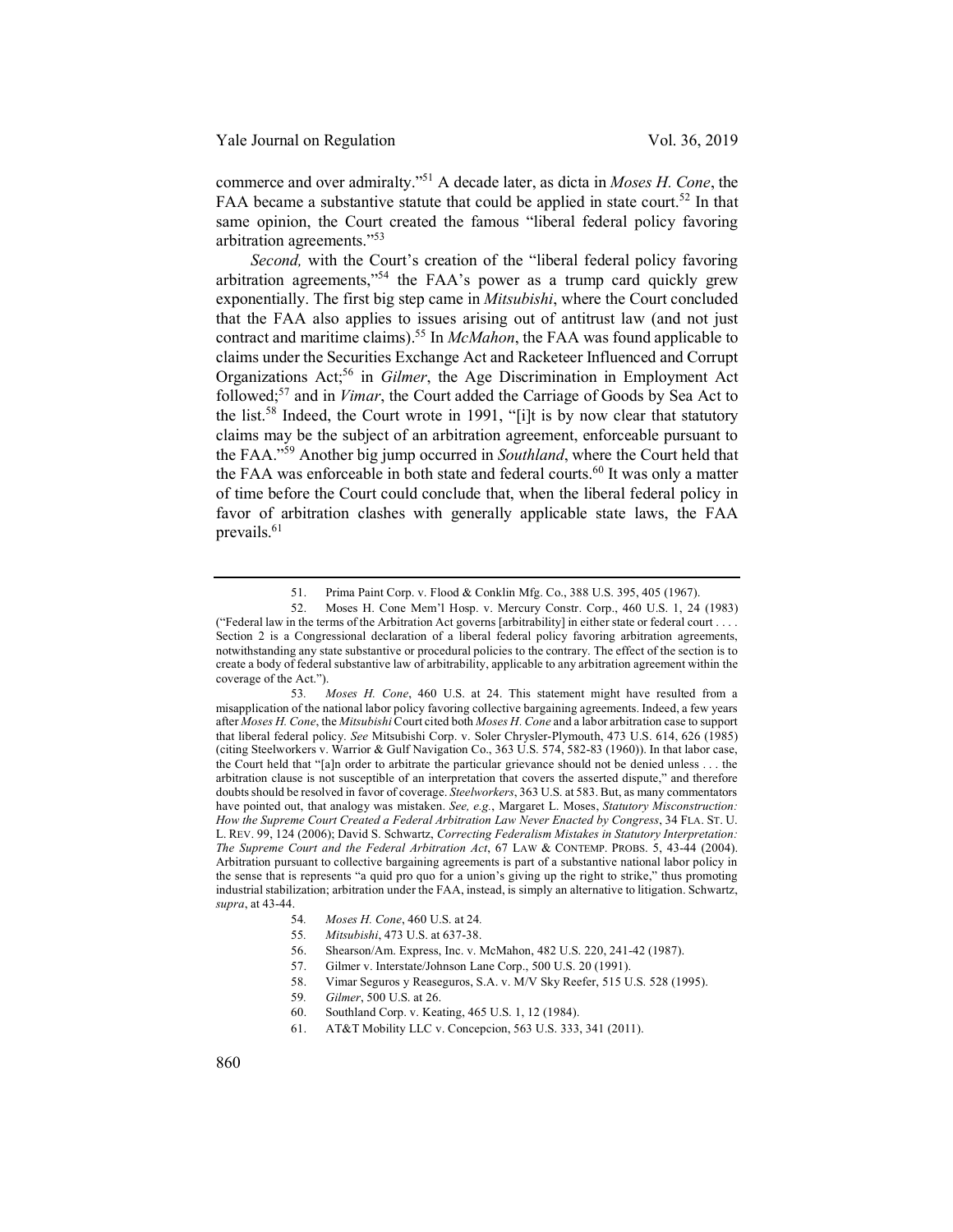*Third*, in addition to expanding the FAA's ability to trump *any* conflicting statutory right, the Court also broadened the statute's scope. Albeit scarce, the legislative history suggests that Congress, in enacting the FAA, intended to allow arbitration for a narrow set of legal claims: intermerchant contract disputes and admiralty claims.62 As Rep. George Scott Graham (R-PA) noted during the congressional debate over the FAA, the Act "simply provide[d] for one thing, and that [wa]s to give an opportunity to enforce an agreement in commercial contracts and admiralty contracts."63 Reflecting this understanding, the statutory text made clear that "nothing" in the FAA "shall apply to contracts of employment of seamen, railroad employees, or any other class of workers engaged in foreign or interstate commerce."64 Yet, *Circuit City* held that the FAA also applies to employment contracts—dismissing any contrary legislative history as something the Court "need not assess."<sup>65</sup> To be sure, though, that exception for foreign or interstate workers has not been voided of any meaning: the Court has recently concluded that independent transportation contractors are exempt from the FAA.<sup>66</sup>

In sum, the law of arbitration is clear: the FAA is a quasi-constitutional law. Or, to borrow Justice Gorsuch's language in *Epic Systems*: whenever a statute tries to "conjure conflicts" with the FAA, the Court will always rule in favor of arbitration—as it has done in "every such effort to date."67

64. 9 U.S.C. § 1 (2018).

<sup>62.</sup> Christopher R. Leslie, *The Arbitration Bootstrap*, 94 TEX. L. REV. 265, 307 (2015).

<sup>63. 65</sup> CONG. REC. 1931 (1924) (remarks of Rep. Graham). Indeed, "even a cursory review of the FAA's legislative history reveals that Congress did not want the statute to apply to contracts between parties with unequal bargaining power." Horton, *supra* note 28, at 447. Labor unions, and in particular the seamen's union, initially objected because the first draft facially applied to seamen and workers. *See Sales and Contracts to Sell in Interstate and Foreign Commerce, and Federal Commercial Arbitration: Hearing on S. 4213 and S. 4214 Before a Subcomm. of the S. Comm. on the Judiciary*, 67th Cong. 9 (1923). One of the drafters of the Act, however, explained in front of the Senate Judiciary Committee that: "It is not intended that this shall be an act referring to labor disputes, at all. It is purely an act to give the *merchants* the right or the privilege of sitting down and agreeing *with each other* as to what their damages are, if they want to do it." *Id.*; *see also id.* ("It was not the intention of this bill to make an industrial arbitration in any sense; and so . . . , if your honorable committee should feel that there is any danger of that, they should add to the bill the following language, 'but nothing herein contained shall apply to seamen or any class of workers in interstate and foreign commerce.'"). Then-Secretary Herbert Hoover agreed with the drafters' proposed solution: "If objection appears to the inclusion of workers' contracts in the law's scheme, it might be well amended by stating 'but nothing herein contained shall apply to contracts of employment of seamen, railroad employees, or any other class of workers engaged in interstate or foreign commerce.'" *Id.* at 14.

<sup>65.</sup> Circuit City Stores, Inc. v. Adams, 532 U.S. 105, 119 (2001) (emphasis added). Resorting to a strict textualist interpretation, the Court appealed to the *ejusdem generis* canon of interpretation to conclude that the statutory language referring to "any other class of workers engaged in foreign or interstate commerce" should be limited to workers like seaman and railroad employees namely, transportation workers. *Id.* at 114-15. As Justice Stevens noted in his dissent, however, that "[h]istory amply supports the proposition that [Section 1 of the FAA] was an uncontroversial provision that merely confirmed the fact that no one interested in the enactment of the FAA ever intended or expected that § 2 would apply to employment contracts." *Id.* at 128 (Stevens, J., dissenting).

<sup>66.</sup> Just a few months ago, with the first ruling against arbitration in decades, the Court concluded that the FAA's reference to "contracts of employment" does not require a formal employeremployee relationship. *See* New Prime Inc. v. Oliveira, 139 S. Ct. 532, 535 (2019).

<sup>67.</sup> Epic Sys. Corp. v. Lewis, 138 S. Ct. 1612, 1627 (2018).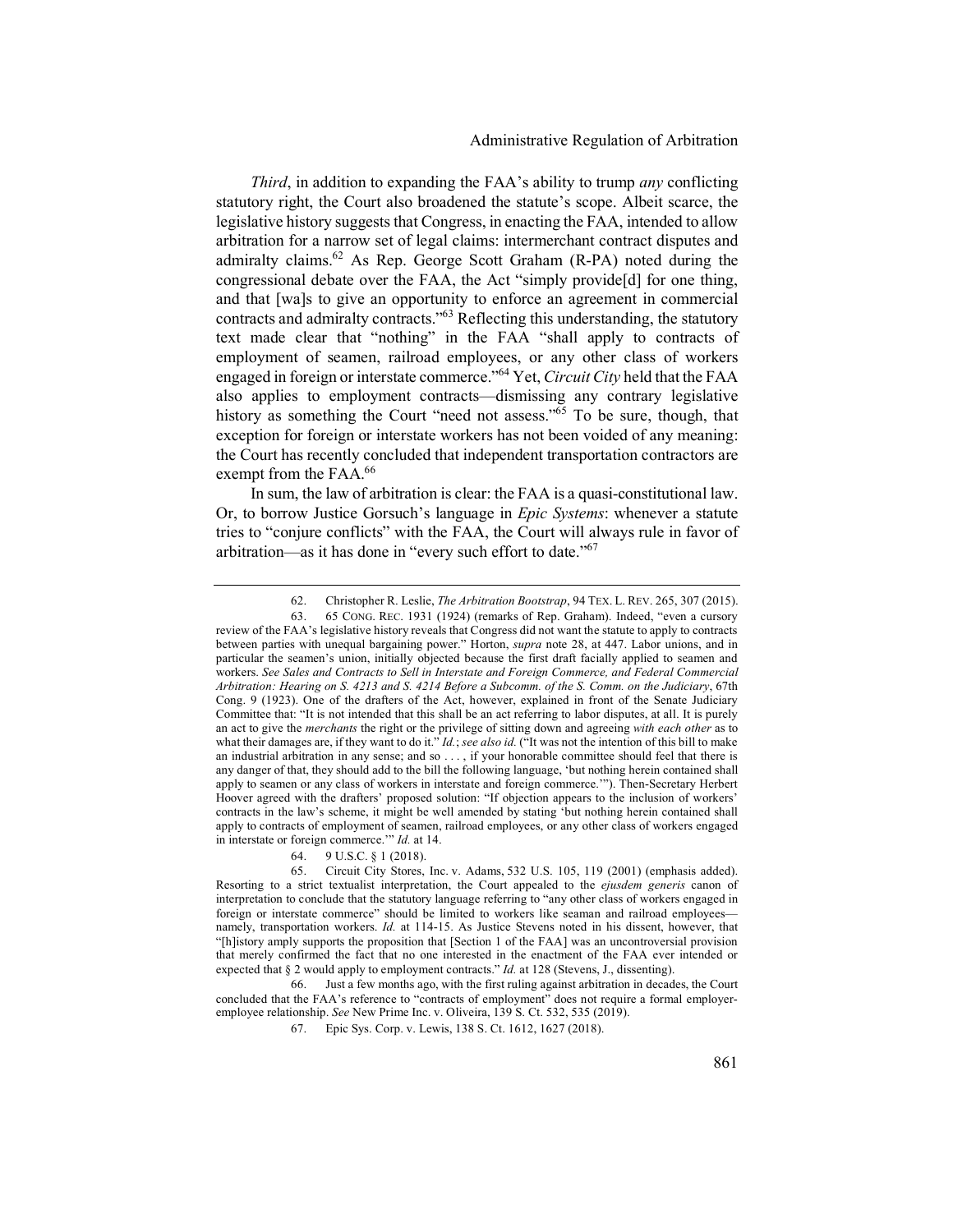\* \* \*

The remainder of this Note will show how the regulatory state has interpreted this remarkable evolution of the FAA. Part II provides the first comprehensive discussion of administrative regulation of arbitral procedures: it outlines all instances in which agencies have regulated arbitration by invoking either their specific or general rulemaking authorities. Part III discusses the few challenges to agency rules on arbitration, and it then outlines why interpreting *Epic Systems* to embrace the need for an explicit congressional delegation of rulemaking authority in order to regulate arbitration would clash with the Court's own arbitration case law*.*

#### II. Administrative Rules on Arbitration

Against the backdrop of Part I, the wealth of administrative regulations on arbitration procedures and the lack of attention to them in legal scholarship are puzzling.<sup>68</sup> Recently, one scholar has started the important conversation on agencies and arbitration by "shift[ing] the focus from the courts"—because, "[i]n recent years, a different set of actors has begun to step in and address the issues raised by arbitration: federal administrative agencies."69 Yet, as *Epic Systems*  testifies, it is more important than ever to keep our eyes on the courts. And, moreover, that proposed shift away from the judiciary is founded on mistaken premises—that agencies are new to the arbitration game.<sup>70</sup> The misconception is understandable, for no one has yet provided a comprehensive account of administrative regulations on arbitration, and commentators have focused instead (almost exclusively) on the Consumer Financial Protection Bureau.<sup>71</sup> But agencies are not just beginning to regulate arbitration. Rather, they have done so for decades—for so long that, over three decades ago, the Supreme Court blessed that administrative authority despite the FAA.72

This Part, then, addresses the main shortcoming in this nascent scholarly debate, in the hope of inviting future discussions on this important topic. This Part sets out a collection of administrative rules on arbitration. Agencies have long regulated arbitration either by invoking their general authority to organize certain industries or by following Congress's specific instructions to regulate arbitration. Sometimes they have prohibited or limited arbitration; other times

<sup>68</sup>*. See supra* note 13 and accompanying text.

<sup>69</sup>*. See* Deacon, *supra* note 12, at 993.

<sup>70</sup>*. See also* Noll, *supra* note 14, at 987 ("In recent years, policymakers in Congress and federal administrative agencies have begun to perform a fundamentally new function: regulating arbitration agreements."); *cf.* Deacon, *supra* note 12, at 1007.

<sup>71</sup>*. See* Deacon, *supra* note 12, at 1014-20; Noll, *supra* note 14, at 1037. A few other pieces of scholarship have been published on the Magnuson-Moss Warranty Act. *See supra* note 15 and accompanying text.

<sup>72.</sup> Shearson/Am. Express, Inc. v. McMahon, 482 U.S. 220, 223 (1987).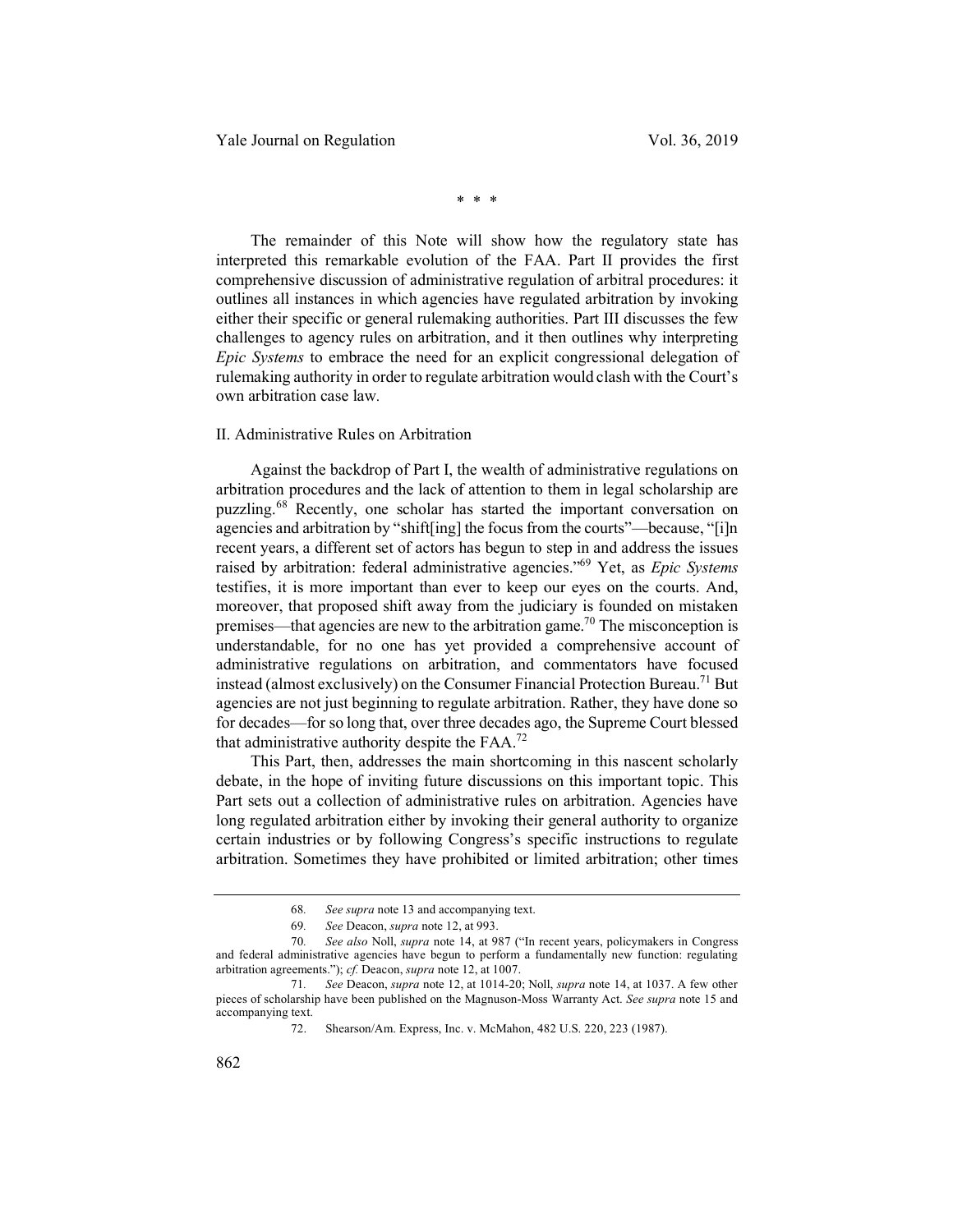they have simply defined arbitral procedures. Section II.A focuses on those few instances in which Congress specifically instructed agencies to regulate arbitration, while Section II.B discusses the more interesting category of agency rules promulgated pursuant to an agency's general rulemaking authority. It is this latter set of regulations that will be at the center of Part III.

## *A. Regulations Promulgated Under Specific Delegated Authority*

In limited cases, a lack of regulation has led Congress to mandate explicitly that agencies take active steps to regulate arbitration. For example, in 2006, Congress reacted to reports that predatory lenders were targeting military members to such an alarming degree that their activities constituted a threat to national security.73 Congress's response was the Military Lending Act, banning mandatory arbitration in consumer loans to service members.<sup> $74$ </sup> In turn, the Department of Defense exercised its authority to issue regulations expanding the scope of that ban.<sup>75</sup> Similarly, with the Food, Conservation, and Energy Act of 2008, Congress wanted to ensure that farmers could decline arbitration over disputes with livestock dealers.<sup>76</sup> The Agency considered "prohibiting the use of arbitration to resolve disputes" but found that ban at odds with "a popular method of dispute resolution in other industries."<sup>77</sup> So the Department of Agriculture regulated the ability of companies to force arbitration on livestock producers and poultry farmers by requiring that production contracts include a notice of the right to decline arbitration in bold print and an additional opt-in signature at the end of the contract.<sup>78</sup> Under that rule, the absence of a signature constitutes a rejection of the arbitration clause.<sup>79</sup> Lastly, when Congress established the Consumer Financial Protection Bureau, it required the new

74*. See* 10 U.S.C. § 987(e) (2018).

77. 75 Fed. Reg. 35,338, 35,345 (June 22, 2010).

<sup>73</sup>*. See Report on Predatory Lending Practices Directed at Members of the Armed Forces and Their Dependents*, DEP'T OF DEFENSE (Aug. 9, 2006), http://archive.defense.gov/pubs/pdfs/Report\_to\_Congress\_final.pdf [http://perma.cc/UJ8Z-2SG9]; *see also* Christopher Lewis Peterson & Steve Graves, *Predatory Lending and the Military: The Law and Geography of "Payday" Loans in Military Towns*, 66 OHIO ST. L.J. 653 (2005).

<sup>75</sup>*. See* 32 C.F.R. § 232.9(d) (2018) ("Notwithstanding 9 U.S.C. [§] 2, or any other Federal or State law, rule, or regulation, no agreement to arbitrate any dispute involving the extension of consumer credit to a covered borrower pursuant to this part shall be enforceable against any covered borrower, or any person who was a covered borrower when the agreement was made.").

<sup>76. 7</sup> U.S.C. § 197c (2018).

<sup>78. 9</sup> C.F.R. § 201.218(a) (2018) ("In any livestock or poultry production contract that requires the use of arbitration the following language must appear on the signature page of the contract in bold conspicuous print: 'Right to Decline Arbitration. A poultry grower, livestock producer or swine production contract grower has the right to decline to be bound by the arbitration provisions set forth in this agreement. A poultry grower, livestock producer or swine production contract grower shall indicate whether or not it desires to be bound by the arbitration provisions by signing one of the following statements; failure to choose an option will be treated as if the poultry grower, livestock producer or swine production contract grower declined to be bound by the arbitration provisions set forth in this Agreement . . . .'").

<sup>79</sup>*. See* 9 C.F.R. § 201.218(a) (2018).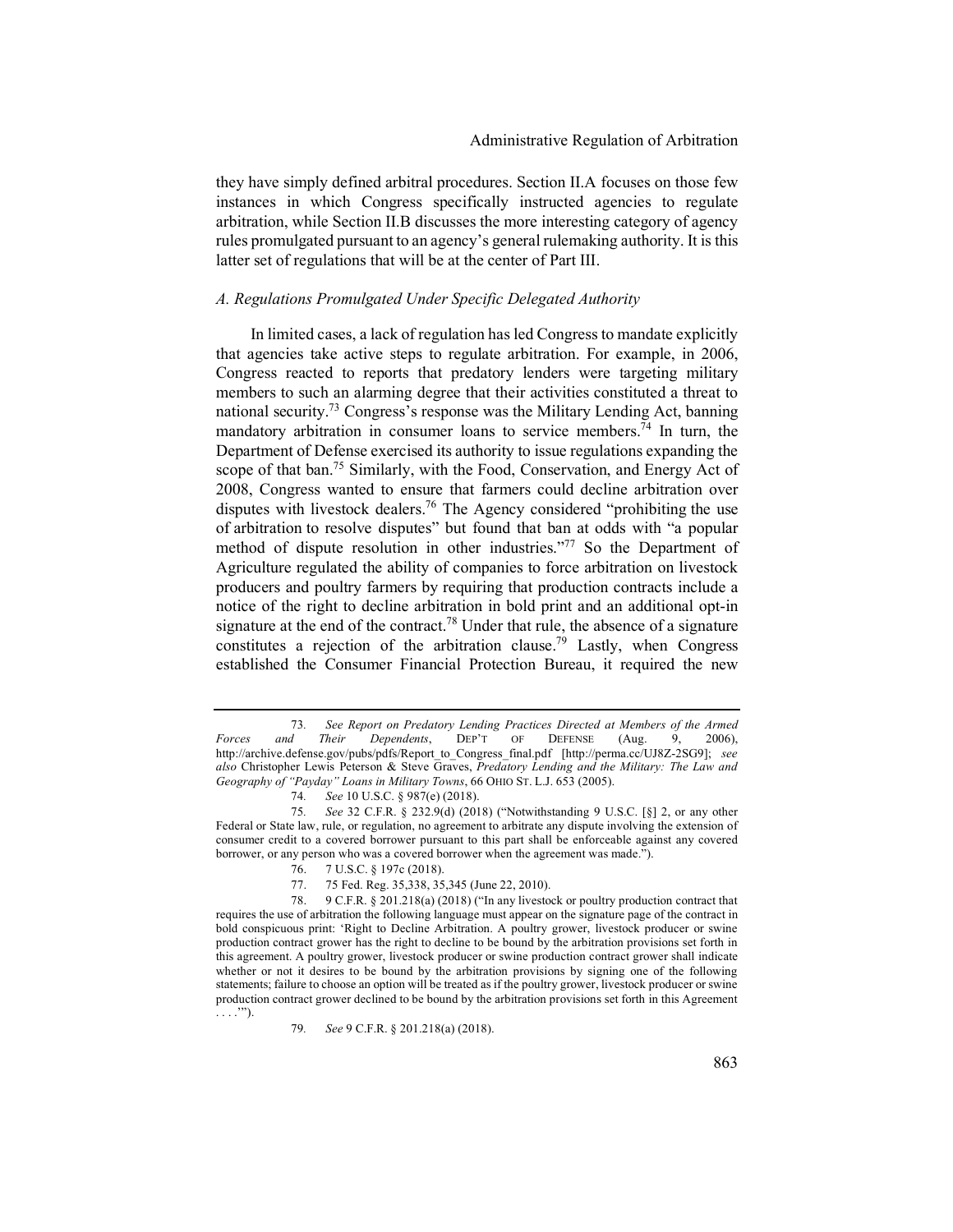Yale Journal on Regulation Vol. 36, 2019

agency to study the spread of mandatory arbitration and, if warranted, regulate  $it^{80}$ 

Courts have never considered challenges to these explicit congressional delegations of rulemaking authority over arbitration. The reason why is simple: Congress certainly has the authority to instruct agencies expressly to regulate arbitration, notwithstanding the FAA. The Supreme Court has recognized just as much in a number of instances, most recently in *Epic Systems*. <sup>81</sup> The remainder of this Note, therefore, focuses on the more interesting, and much more prevalent, set of regulatory interventions: those pursuant to a general delegation of rulemaking authority.

## *B. Regulations Promulgated Under General Delegated Authority*

Over the last four decades, by relying on their general rulemaking authority, many federal agencies have regulated arbitration—even though the substantive statutes they were interpreting did not explicitly mention arbitration. This Section describes the regulations of nine agencies. It divides them chronologically into two groups.

Section II.B.1 discusses pre-2016 regulations promulgated by the Federal Trade Commission, the Securities and Exchange Commission, the Department of Labor, the Department of Agriculture, the Department of Transportation, and the Department of Treasury—all of which remain on the books today. Some, such as the Labor and Agriculture rules, stemmed from a statutory right to seek review of adverse decisions; others, such as the Transportation and Treasury regulations, relied on more general delegations; and a few, such as the FTC's rule, were based on more narrowly arbitration-focused, but still general, rulemaking authorities.

Section II.B.2 examines regulations promulgated in 2016, including those of the Department of Labor, the Department of Education, the Department of Health and Human Services, and the Federal Communications Commission—all of which have been repealed. All of these rules, as discussed below, relied on rather broad delegations of authority.

1. Pre-2016 Regulations

*Federal Trade Commission* (1975)*.* Over the past forty years, the Federal Trade Commission has promulgated rules restricting the use of mandatory

<sup>80</sup>*. See* 12 U.S.C. § 5518 (2018) (mandating that the Agency conduct a study to assess the impact of arbitration on consumers and authorizing it to prohibit or limit arbitration if it found that doing so would be "in the public interest and for the protection of consumers"); 81 Fed. Reg. 32,830, 32,830 (May 24, 2016) (adopting a rule to "prohibit providers from using a pre-dispute arbitration agreement to block consumer class actions in court" and to require companies "to submit certain records relating to arbitral proceedings to the Bureau").

<sup>81.</sup> Epic Sys. Corp. v. Lewis, 138 S. Ct. 1612, 1627 (2018).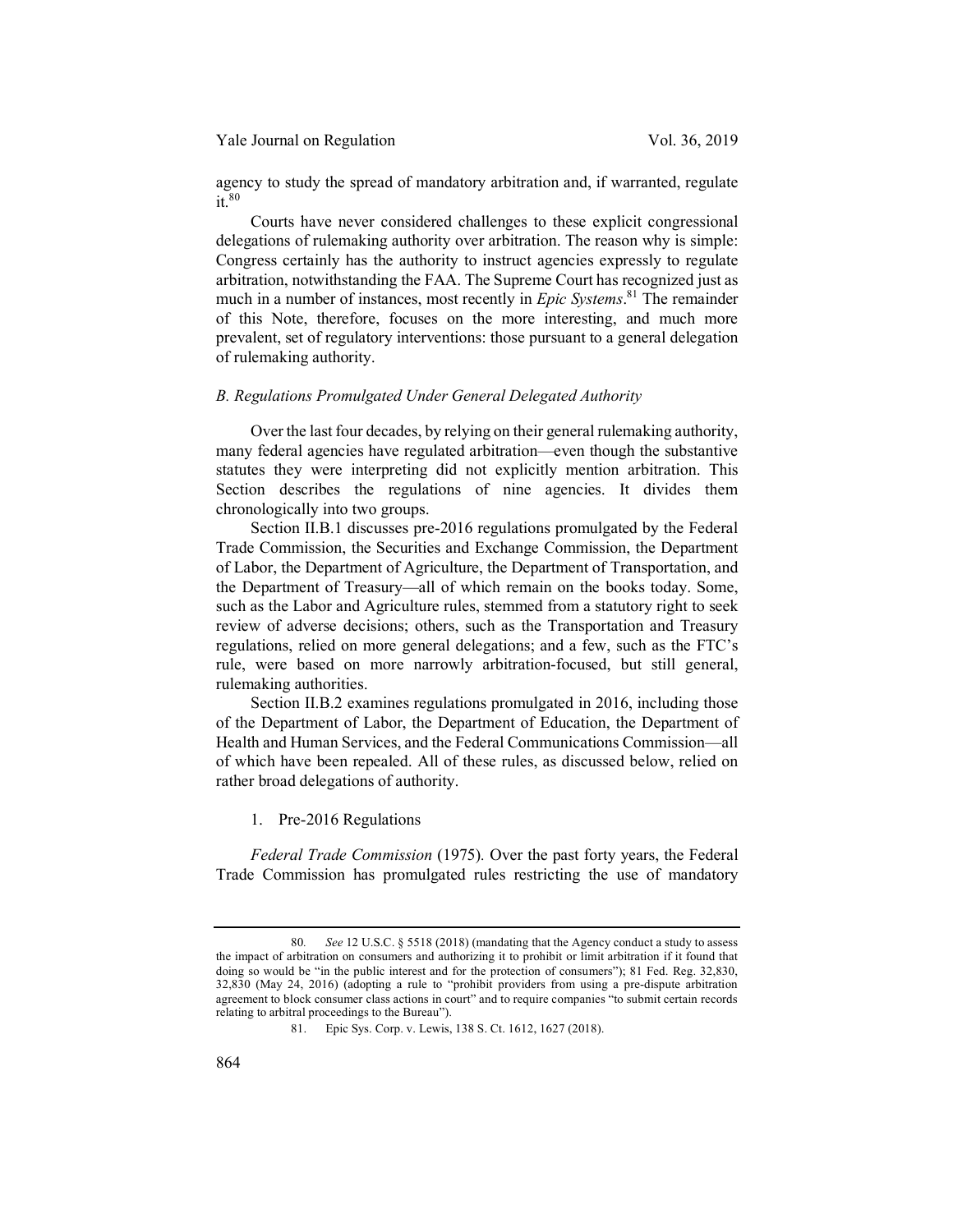predispute arbitration clauses in auto-warranty agreements.<sup>82</sup> In doing so, the FTC has invoked its statutory authority under the Magnuson-Moss Warranty Act to "prescribe rules setting forth minimum requirements for any informal dispute settlement procedure."<sup>83</sup> In 1975, the FTC looked at "the [Act]'s language, legislative history, and purpose," with an eye towards "ensur[ing] that consumer protections were in place in warranty disputes."<sup>84</sup> It concluded that mandatory, binding, predispute arbitration was incompatible with the statute.<sup>85</sup> In the face of disagreement in the courts over the legality of this rule, $86$  the FTC confirmed its position and rationale in 1999, $87$  and again as recently as 2015. $88$ 

*Securities and Exchange Commission* (1979). One of the clearest and oldest examples of administrative regulation of arbitration comes from the Securities and Exchange Commission. Under the 1975 amendments to the Securities Exchange Act, Congress mandated that "[n]o proposed rule change shall take effect" without the SEC's approval, and the SEC was authorized to "abrogate, add to, and delete from . . . the rules of a self-regulatory organization."<sup>89</sup> During the 1970s, to develop uniform arbitration rules, the SEC helped form the Securities Industry Conference on Arbitration.<sup>90</sup> Its efforts resulted in the adoption of a Uniform Arbitration Code by all self-regulatory organizations.<sup>91</sup> Most recently, the SEC approved a rule change to clarify that collective actions brought by employees of member firms under the Fair Labor Standards Act, the Age Discrimination in Employment Act, or the Equal Pay Act may not be arbitrated. 92

*Department of Labor* (2000)*.* Appealing to the Employee Retirement Income Security Act, the Department of Labor has regulated arbitration for many years. Ever since 2000, the Department has required that workers who are denied benefits under plans covered by Title I not be subjected to mandatory arbitration unless they are allowed to challenge the arbitral decision.<sup>93</sup> The agency appealed

- 83. 15 U.S.C. § 2310(a)(2) (2018).
- 84. 80 Fed. Reg. 42,710, 42,718 (July 20, 2015).
- 85. 40 Fed. Reg. 60,168, 60,190 (Dec. 31, 1975).
- 86*. See infra* Section III.A.
- 87. 64 Fed. Reg. 19,700, 19,708 (Apr. 22, 1999).
- 88. 80 Fed. Reg. 42,710, 42,719 (July 20, 2015).
- 89. 15 U.S.C. § 78s(b)(1), (c) (2018).

91*. See, e.g.*, 44 Fed. Reg. 75,255 (Dec. 19, 1979) (National Association of Securities Dealers, Inc.); 44 Fed. Reg. 43,378 (July 24, 1979) (New York Stock Exchange); 44 Fed. Reg. 43,377 (July 24, 1979) (Midwest Stock Exchange).

92. 77 Fed. Reg. 22,374 (Apr. 13, 2012).

93. 65 Fed. Reg. 70,246, 70,253 (Nov. 21, 2000) (codified at 29 C.F.R. § 2560.503- 1(c)(4) (2018)).

<sup>82</sup>*. See* 40 Fed. Reg. 60,168 (Dec. 31, 1975) (codified at 16 C.F.R. § 703.5 (2018) ("Decisions of [any informal dispute settlement procedure] shall not be legally binding on any person.").

<sup>90.</sup> Jill I. Gross, *Historical Basis of Securities Arbitration as an Investor Protection Mechanism*, 1 J. DISPUTE RESOL. 171, 175-82 (2016); *see also White Paper on Arbitration in the Securities Industry*, SEC. INDUSTRY & FIN. MKT. ASS'N 11 (Oct. 2007), http://www.sifma.org/wpcontent/uploads/2017/05/sifma-sifmacl-white-paper-on-arbitration-in-the-securities-industry.pdf [http://perma.cc/KNG8-NRWQ].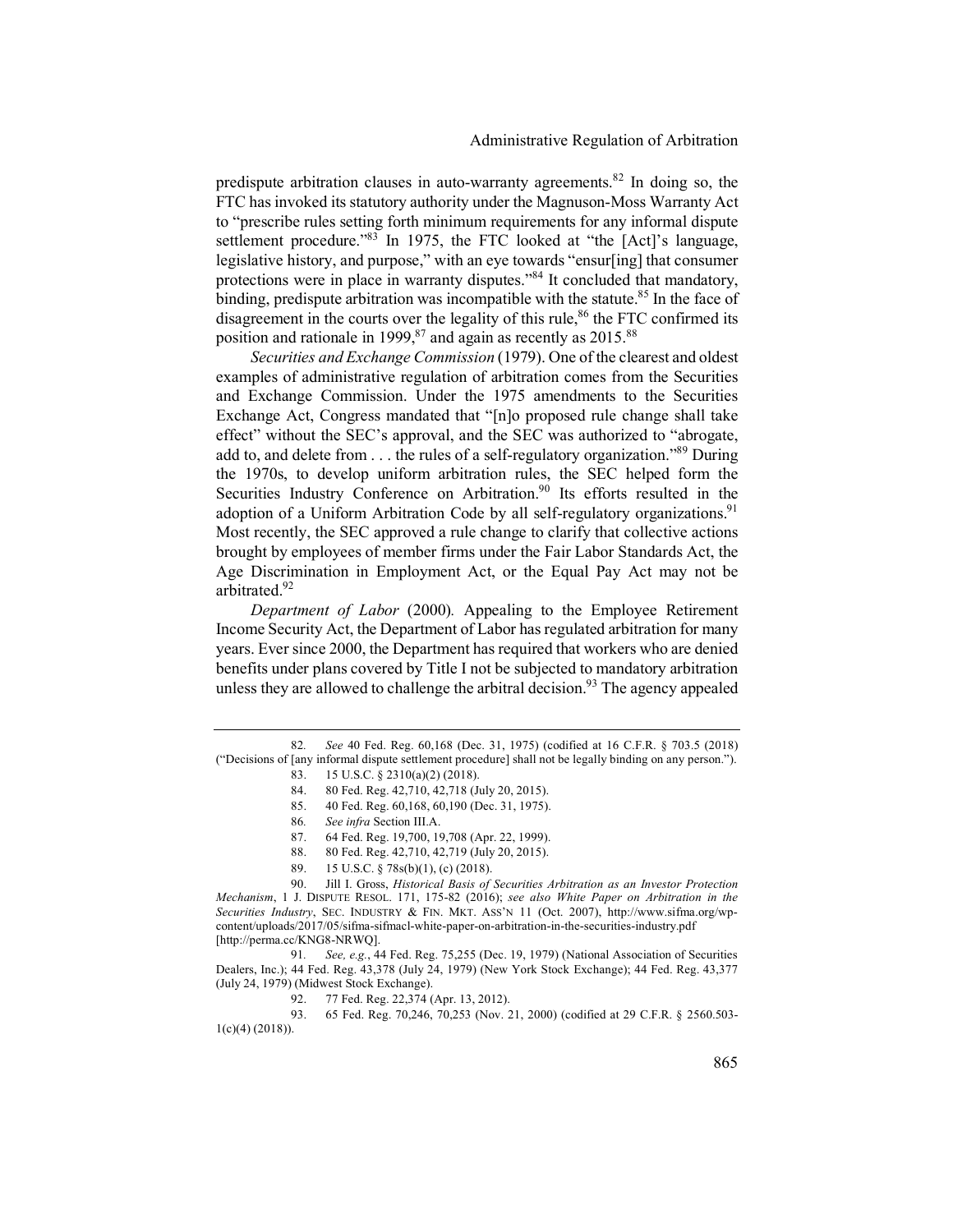to the Act's provision on "full and fair review" of an adverse-benefit decision,  $94$ with the goal of setting out protections that are "essential to [ensure] procedural fairness for a claimant who is offered or pursues voluntary administrative processes as an alternative to pursuing a claim in court."<sup>95</sup> The Department amended this rule in late 2017 and left the arbitration regulations untouched.<sup>96</sup> although at least one federal court has cast doubt on their validity.  $97$ 

*Department of Agriculture* (2004)*.* To ensure a fair and efficient insurance marketplace, the Department of Agriculture clarified that arbitration between crop insurers and farmers is subject to judicial review. <sup>98</sup> The agency relied on its general authority to interpret its substantive statute's provision of a right to appeal the denial of a claim.<sup>99</sup> The Department was addressing "numerous complaints from producers and the insurance companies . . . that arbitration is no longer inexpensive,"<sup>100</sup> and concluded that binding "arbitration is inconsistent with section 508(j) of the [Federal Crop Insurance] Act, which gives producers the right to file judicial appeals within one year of the denial of the claim."101 There is no agreement in the courts on the scope of judicial review under this rule.<sup>102</sup> Nonetheless, since its promulgation, this arbitration regulation has been reenacted many times—including three times under the Trump Administration.<sup>103</sup>

*Department of Transportation* (2011). The Department of Transportation, relying on its broad authority to prohibit "unfair or deceptive practice[s]" in the air carrier industry,<sup>104</sup> has banned restrictions on passengers' right to sue airlines in court.<sup>105</sup> The agency has strived to protect passengers on the belief that, "if a

98. 69 Fed. Reg. 48,652, 48,654 (Aug. 10, 2004) (codified at 7 C.F.R. § 457.8 (2018)) ("Any decision rendered in arbitration is binding on you and us unless judicial review is sought in accordance with section 20(b)(3). Notwithstanding any provision in the rules of [the American Arbitration Association], you and we have the right to judicial review of any decision rendered in arbitration.").

101*. Id.* at 58,916.

102*. See* Campbell's Foliage, Inc. v. Fed. Crop Ins. Corp., 562 F. App'x 828, 831 (11th Cir. 2014) ("We have not analyzed whether section  $20(c)$  of the Common Provisions allows more expansive judicial review of arbitration awards than that permitted in section 10 of the FAA, and it appears that none of our sister circuits have addressed the issue. Nevertheless, we hold the district judge did not err by denying the motion to vacate the arbitration award.").

103*. See* 83 Fed. Reg. 11,633 (Mar. 16, 2018); 82 Fed. Reg. 55,731 (Nov. 24, 2017); 82 Fed. Reg. 28,993 (June 27, 2017).

104. 49 U.S.C. § 41712(a) (2018).

105. 76 Fed. Reg. 23,110, 23,155 (Apr. 25, 2011) (codified at 14 C.F.R. § 253.10 (2018)).

866

<sup>94. 29</sup> U.S.C. § 1133(2) (2018).

<sup>95. 65</sup> Fed. Reg. 70,246, 70,254 (Nov. 21, 2000).

<sup>96. 82</sup> Fed. Reg. 56,566 (Nov. 29, 2017).

<sup>97</sup>*. See* Sanzone-Ortiz v. Aetna Health of California, Inc., No. 15-cv-03334, 2016 WL 7732625, at \*1 (N.D. Cal. Aug. 24, 2016) ("[E]ven if 29 C.F.R. § 2560.503-1(c)(4) could be read as plaintiff contended (prohibiting mandatory arbitration for ERISA statutory challenges), the Department of Labor regulation was not based on a 'congressional command' that would override the Federal Arbitration Act's mandate favoring arbitration agreements.").

<sup>99. 7</sup> U.S.C. § 1508(j) (2018).

<sup>100. 67</sup> Fed. Reg. 58,912, 58,915 (Sept. 18, 2002).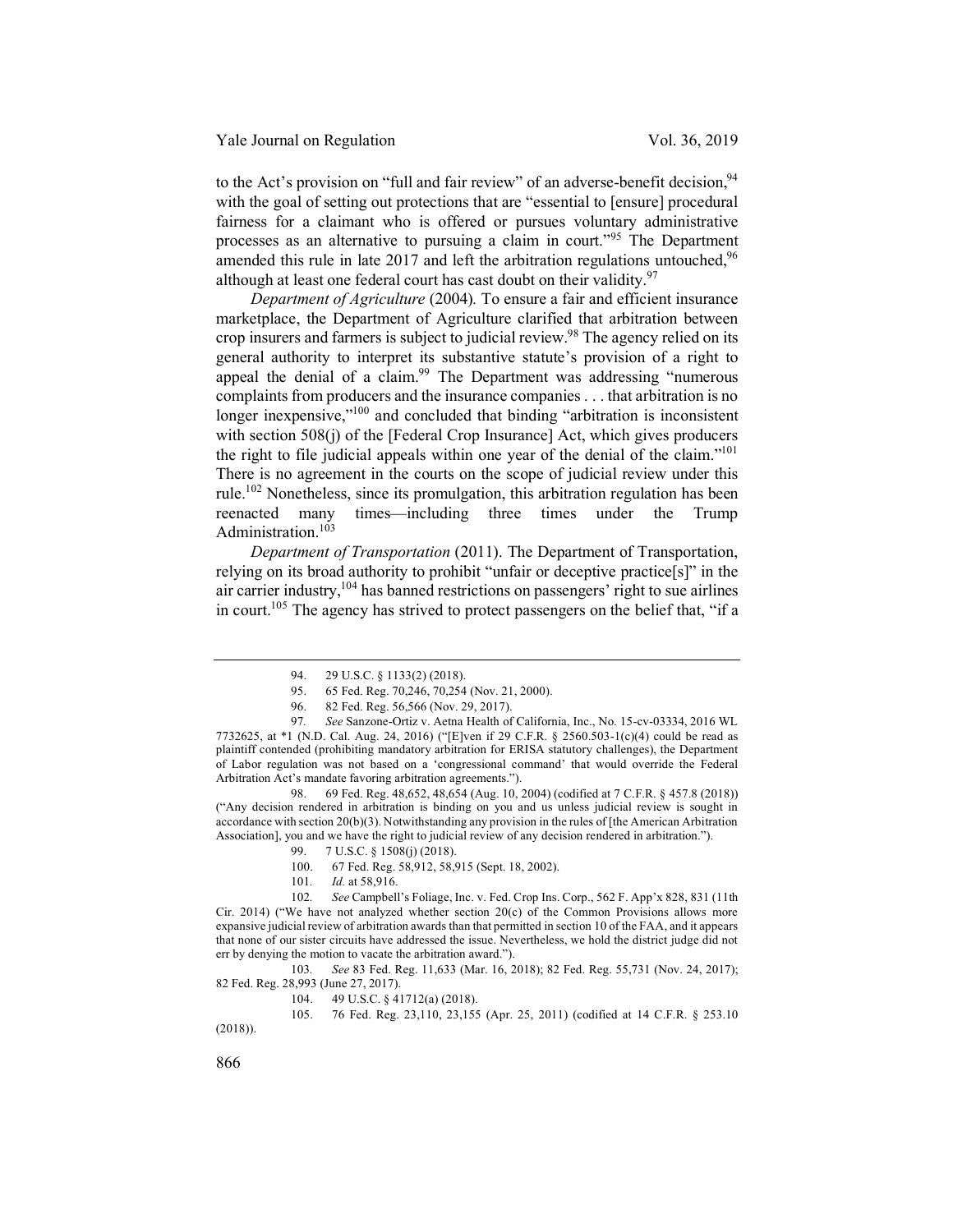carrier reaches out to do business in a particular jurisdiction, . . . then it is fair and reasonable to expect that the carrier can defend itself against litigation brought by a consumer who resides in that jurisdiction."106 As a result, under the unchallenged 2011 regulation, "[n]o carrier may . . . preclude a passenger . . . from bringing a claim against a carrier in any court of competent jurisdiction."107

*Department of Treasury* (2011). Following the enactment of the Dodd-Frank Act, the Department of Treasury limited the arbitration of disputes arising out of foreign-currency, off-exchange transactions with retail customers. Congress authorized the Department to allow forex transactions only if subject to certain restrictions of the Agency's choosing.108 So, in 2011, the Federal Deposit Insurance Corporation decided to permit these transactions subject to a ban on predispute arbitration agreements between state banks and their customers.109 Similarly, the Office of the Comptroller of the Currency prohibited national banks and federal branches of foreign banks from making the use of their services conditional upon a customer's agreement to arbitrate.<sup>110</sup>

#### 2. 2016 Regulations

*Department of Labor*. With the Federal Employees' Retirement System Act, Congress gave authority to the Department of Labor to "grant a conditional or unconditional exemption of any fiduciary or transaction."111 In 2016, the Agency promulgated a regulation mandating that, in order to be eligible for an exemption from a rule regarding conflicts of interest in retirement advice, investment advisors and others covered by the rule may not limit their customers' "right to participate in a class action in court."<sup>112</sup> In enacting this rule, the Department of Labor concluded that the "ability to bar investors from bringing or participating" in a class action "would undermine important investor rights and incentives for Advisers to act in accordance with the Best Interest

<sup>106</sup>*. Id.*

<sup>107</sup>*. Id.*

<sup>108. 7</sup> U.S.C. § 2(c)(2)(E)(ii)(I) (2018).

<sup>109. 76</sup> Fed. Reg. 40,779, 40,787 (July 12, 2011) (codified at 12 C.F.R. § 349.28(a) (2018)) ("No FDIC-supervised insured depository institution may enter into any agreement or understanding with a retail forex customer in which the customer agrees, prior to the time a claim or grievance arises, to submit such claim or grievance to any settlement procedure.").

<sup>110. 76</sup> Fed. Reg. 41,375, 41,381 (July 14, 2011) (codified at 12 C.F.R. § 48.16(a)(1) (2018)) ("No national bank may enter into any agreement or understanding with a retail forex customer in which the customer agrees, prior to the time a claim or grievance arises, to submit such claim or grievance to any settlement procedure unless the following conditions are satisfied: Signing the agreement is not a condition for the customer to use the services offered by the national bank . . . .").

<sup>111. 29</sup> U.S.C. § 1108(a) (2018).

<sup>112</sup>*. See* 81 Fed. Reg. 21,002, 21,020 (Apr. 8, 2016).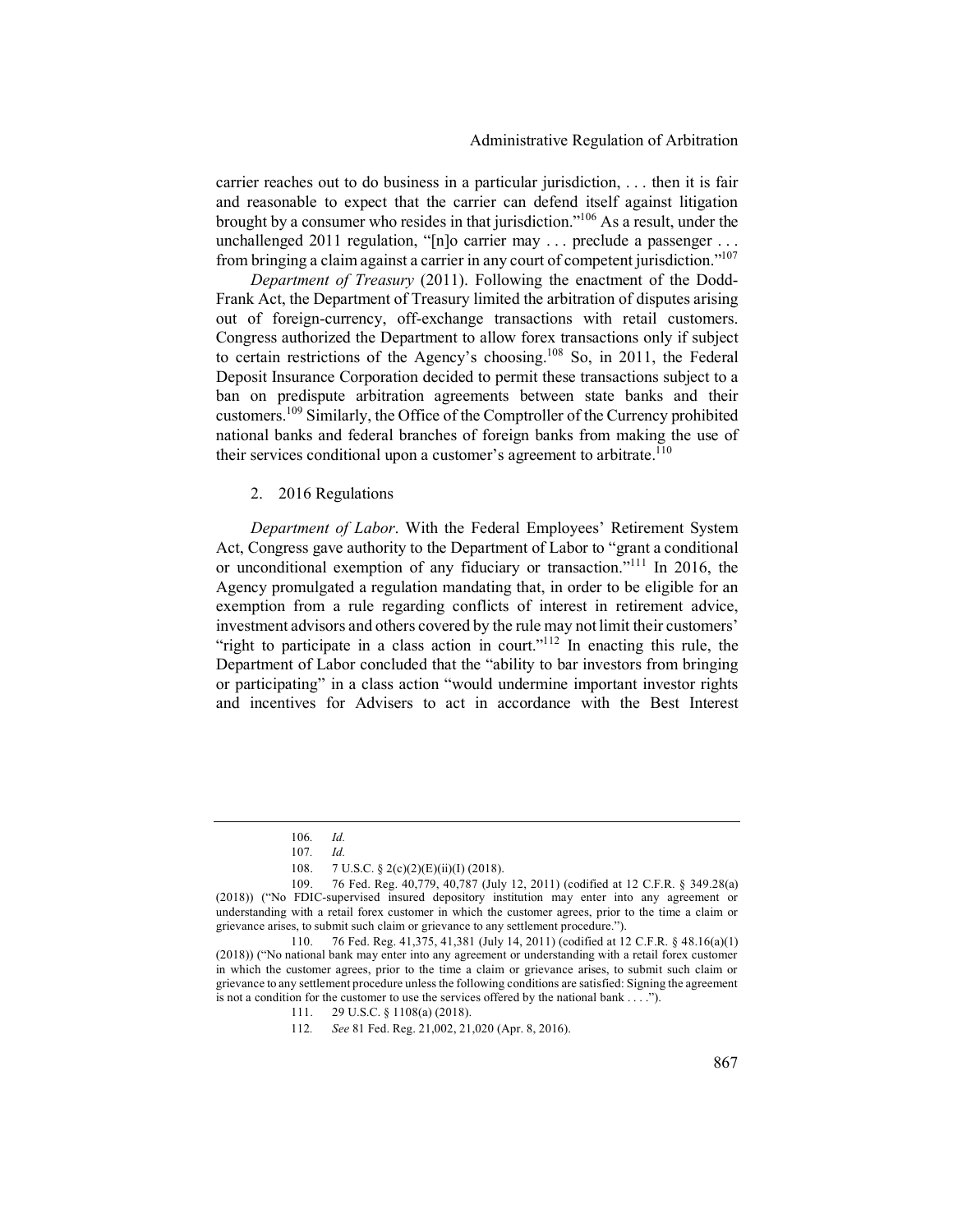standard.<sup>"113</sup> As the Trump Administration sought to delay the implementation of the rule,  $^{114}$  however, two federal courts enjoined this regulatory action.<sup>115</sup>

*Department of Education.* Recognizing that many unscrupulous for-profit educational institutions have drained billions of dollars in taxpayer money,<sup>116</sup> the Department of Education strived to streamline its borrower-defense rules. Invoking the authority to define defenses against loan repayments, $117$  the Agency prohibited schools participating in its direct loan program from entering into predispute agreements that mandate arbitration or waive students' right to participate in class actions.<sup>118</sup> The Agency's goal was "to protect student loan borrowers from misleading, deceitful, and predatory practices of . . . institutions participating in the Department's student aid programs."<sup>119</sup> And the Department felt that, since "the use of predispute agreements to arbitrate will [not] result in well-informed choices," "predispute arbitration agreements, whether voluntary or mandatory, and whether or not they contain opt-out clauses, [] frustrate achievement of the goal of the regulation—to ensure that students who choose to enter into an agreement to arbitrate their borrower defense type claims do so freely and knowingly."120 In 2018, however, the Department reversed course and "decided that the 2016 final regulations' provisions on class action waivers and pre-dispute arbitration should not be included in [its new] proposed regulations."121

*Department of Health and Human Services*. Some agencies, instead, have taken a lighter-touch approach, striving to limit arbitration through conditional rules. For example, the Department of Health and Human Services issued regulations designed to help the families of those who suffered from neglect in nursing homes. In acting to limit arbitration, the Department invoked its general delegated authority to require that a facility "meets" certain "requirements" in

116*. See For Profit Higher Education: The Failure to Safeguard the Federal Investment and Ensure Student Success*, U.S. SENATE HEALTH, EDUC., LABOR & PENSIONS COMMITTEE (July 30, 2012), http://www.help.senate.gov/imo/media/for\_profit\_report/PartI-PartIII-SelectedAppendixes.pdf [http://perma.cc/4PY2-9HTZ].

<sup>113</sup>*. Id*. at 21,043.

<sup>114. 82</sup> Fed. Reg. 31,278 (July 6, 2017) (seeking public input on whether to delay the January 1, 2018 applicability date of the Department of Labor fiduciary rule).

<sup>115.</sup> Chamber of Commerce v. U.S. Dep't of Labor, 885 F.3d 360, 385 (5th Cir. 2018) (holding that the arbitration provision of this regulation impermissibly conflicted with the Federal Arbitration Act); Thrivent Fin. for Lutherans v. Acosta, No. 16-cv-03289, 2017 WL 5135552 (D. Minn. Nov. 3, 2017) (granting an injunction against enforcement of the arbitration regulation).

<sup>117. 20</sup> U.S.C. § 1087e(h) (2018).

<sup>118</sup>*. See* 81 Fed. Reg. 75,926, 76,028 (Nov. 1, 2016) (to be codified at 34 C.F.R. § 685.300(e)-(f)) ("The school will not seek to rely in any way on a predispute arbitration agreement or on any other predispute agreement with a student who has obtained or benefited from a Direct Loan, with respect to any aspect of a class action that is related to a borrower defense claim . . . . The school will not enter into a predispute agreement to arbitrate a borrower defense claim, or rely in any way on a predispute arbitration agreement with respect to any aspect of a borrower defense claim.").

<sup>119</sup>*. Id.* at 75,926.

<sup>120</sup>*. Id.* at 76,028.

<sup>121. 83</sup> Fed. Reg. 37,242, 37,245 (July 31, 2018).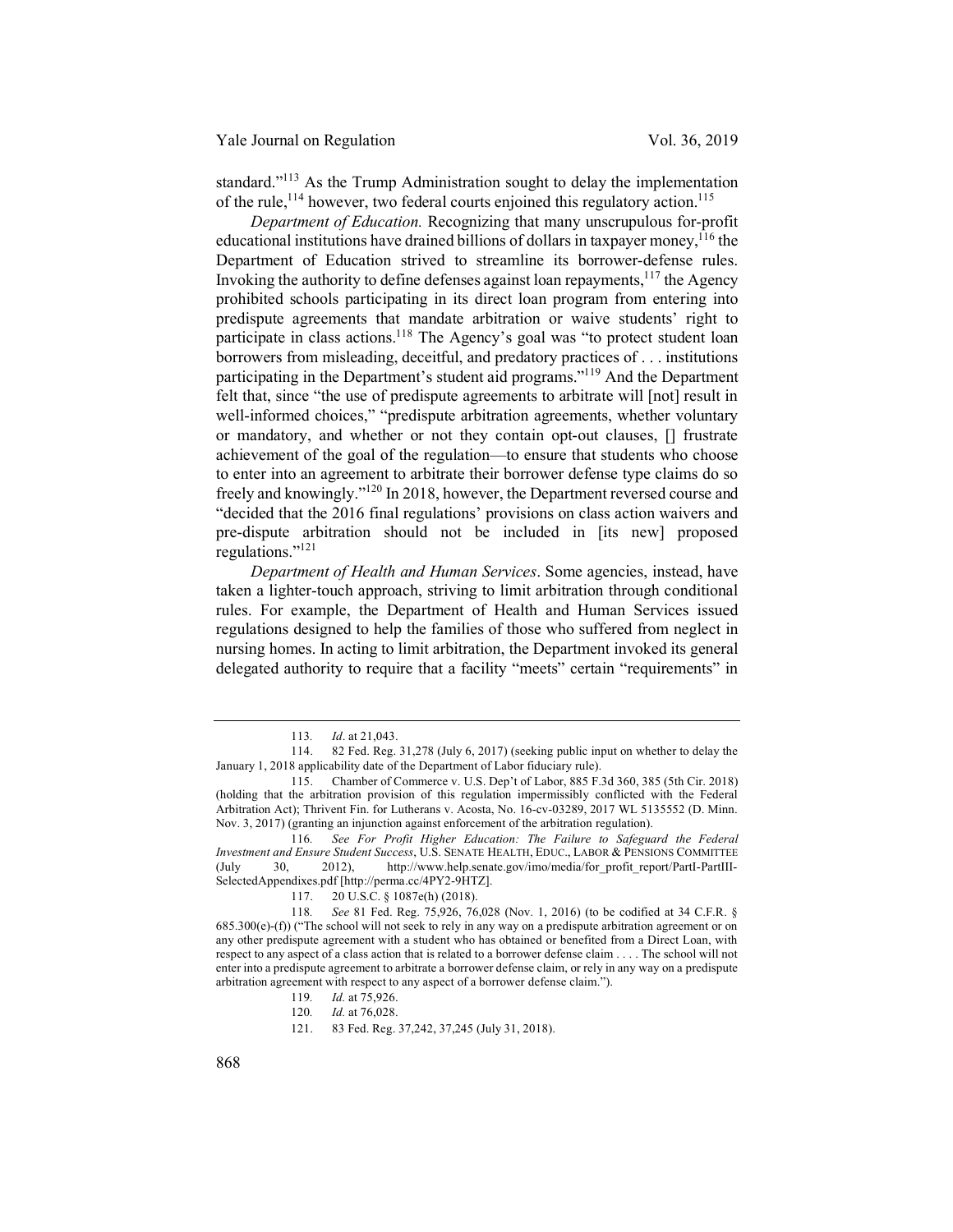order to receive federal Medicare or Medicaid funds.<sup>122</sup> Indeed, under the Nursing Home Reform Act, a nursing facility receiving federal funds "must" agree to "protect and promote the rights of each resident" by complying with a list of substantive and procedural "Residents' Rights."123 The Agency decided that, to qualify for federal funds, a nursing facility could not enter into a predispute arbitration agreement with residents.124 Just before the rule came into effect, however, a district court in Mississippi enjoined it.<sup>125</sup> In turn, the Department has recently proposed revisions to the rule, "remov[ing] provisions prohibiting binding pre-dispute arbitration and strengthen[ing] requirements regarding the transparency of arbitration agreements in [nursing home] facilities."<sup>126</sup>

*Federal Communications Commission*. The Federal Communications Commission sought comments on a rule that would prohibit broadband-internet service providers from compelling arbitration in their contracts with customers. <sup>127</sup> The agency had "serious concerns about the impact on consumers from the inclusion of mandatory arbitration requirements as a standard part of many contracts for communications services."<sup>128</sup> But there has been no action on those comments, and it is therefore likely that this regulation will never see the light of day.

\* \* \*

Pursuant to their general rulemaking authority, agencies have continued to regulate arbitration notwithstanding Supreme Court opinions expanding the scope of the FAA*.* There are two possibilities that might explain this state of affairs: either dozens of agencies are openly defying the courts (and have successfully gotten away with it for decades), or the Supreme Court has not completely preempted agencies' ability to invoke their general rulemaking authority to regulate arbitral procedures. Part II addressed the extent of the former possibility; below, Part III focuses on the latter, arguing that existing precedent does not fully negate agencies' authority to regulate arbitration.

127*. See* 81 Fed. Reg. 87,274, 87,318 (Dec. 2, 2016); *see also* 81 Fed. Reg. 23,360, 23,393 (Apr. 20, 2016).

<sup>122. 42</sup> U.S.C. § 1396r(a)(3) (2018).

<sup>123.</sup> *Id.* at § 1396r(c)(1)(A) (2018).

<sup>124. 81</sup> Fed. Reg. 68,688 (Oct. 4, 2016) (codified at 42 C.F.R. § 483.70(n)(1) (2018)) ("A facility must not enter into a pre-dispute agreement for binding arbitration with any resident or resident's representative nor require that a resident sign an arbitration agreement as a condition of admission to the LTC facility.").

<sup>125.</sup> Am. Health Care Ass'n v. Burwell, 217 F. Supp. 3d 921, 931 (N.D. Miss. 2016) (reasoning that, although the judge could not "say with any high degree of confidence that the Rule will fall victim to a particular legal maxim, the overall state of authority in this context makes it seem unlikely that [the agency] will prevail").

<sup>126. 82</sup> Fed. Reg. 26,649, 26,649 (June 8, 2017).

<sup>128. 81</sup> Fed. Reg. 87,274, 87,318 (Dec. 2, 2016).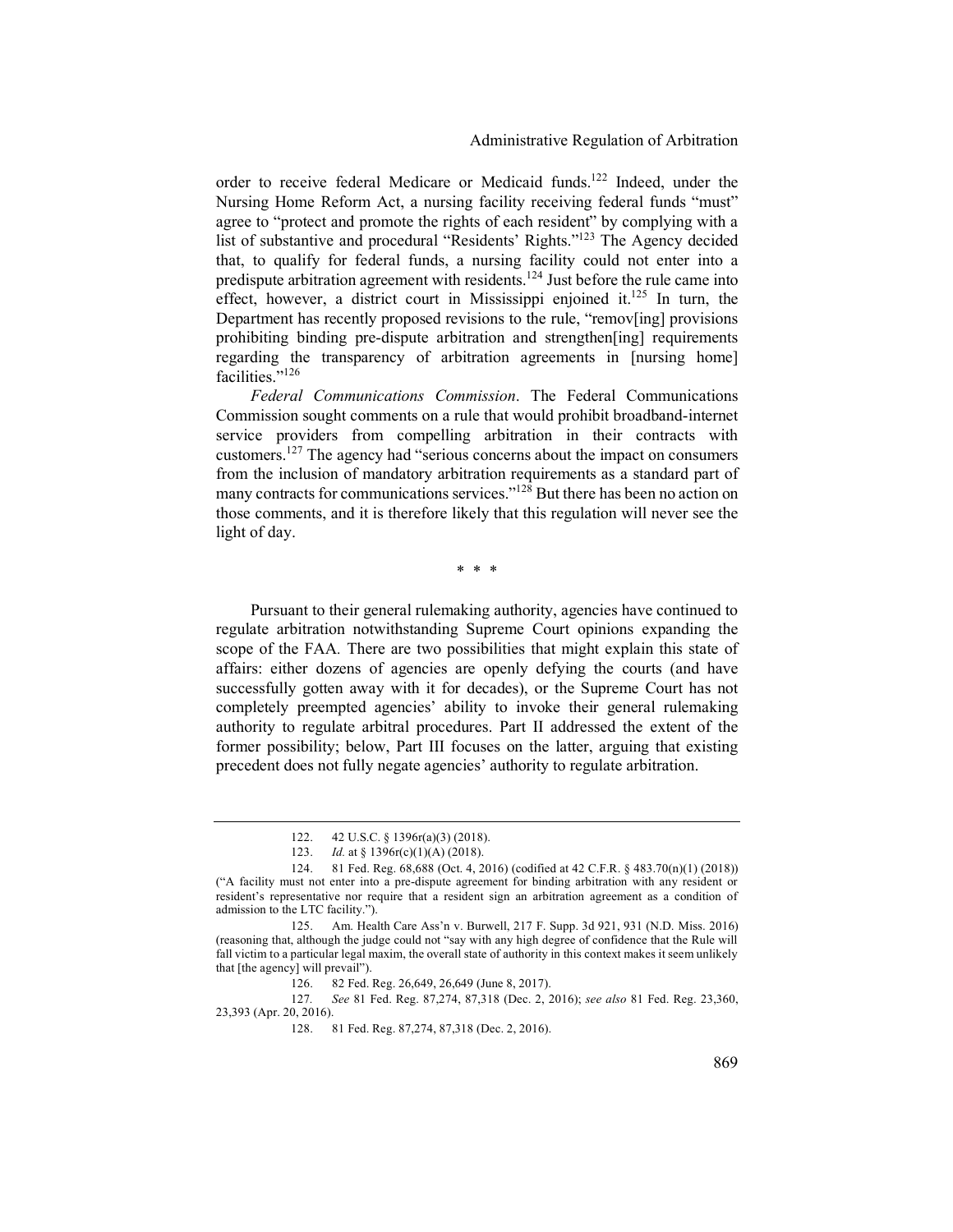#### III. *Chevron* Meets *McMahon*

Federal agencies have promulgated rules on arbitration for decades. In the background, two parallel lines of jurisprudence evolved: *Chevron* deference and the *McMahon* arbitration doctrine.

*Chevron*'s two-step test is familiar to most. *First*, "always, is the question whether Congress has directly spoken to the precise question at issue. If the intent of Congress is clear, that is the end of the matter; for the court, as well as the agency, must give effect to the unambiguously expressed intent of Congress."129 *Second*, "if the court determines Congress has not directly addressed the precise question at issue, . . . [and] if the statute is silent or ambiguous with respect to the specific issue, the question for the court is whether the agency's answer is based on a permissible construction of the statute."130 If the substantive statute is ambiguous and the agency's interpretation is permissible and reasonable, courts must defer to the agency.

A few years after *Chevron*, Eugene and Julia McMahon brought tort, securities fraud, and racketeering claims against their brokerage firm, Shearson. The broker moved to compel arbitration pursuant to their customer agreement.<sup>131</sup> Notwithstanding the fact that *Wilko v. Swan* had declined to enforce an arbitration agreement that waived certain substantive rights under the Securities Exchange Act,<sup>132</sup> the Supreme Court in *McMahon* upheld the validity of Shearson's arbitration agreement. In doing so, the Court articulated the *McMahon* doctrine: "If Congress did intend to limit or prohibit waiver of a judicial forum for a particular claim, such an intent will be deducible from the statute's text or legislative history, or from an inherent conflict between arbitration and the statute's underlying purposes."133 Over the years, the Court has consistently relied on this doctrine.<sup>134</sup>

Even though *Chevron* predates *McMahon* by a couple of years, there is little clarity as to how the Court's arbitration jurisprudence (in particular *McMahon*) interacts with its agency-deference case law (under *Chevron*). In a nutshell, while *Chevron* outlines those instances in which a court may defer to an agency's interpretation of its substantive statute,<sup>135</sup> *McMahon* sets out a test to identify whether a statute conflicts with arbitration.<sup>136</sup> In the face of a conflict between

<sup>129.</sup> Chevron, U.S.A., Inc. v. Nat. Res. Def. Council, Inc., 467 U.S. 837, 842-43 (1984).

<sup>130</sup>*. Id.* at 843.

<sup>131.</sup> Shearson/Am. Express, Inc. v. McMahon, 482 U.S. 220, 222-23 (1987).

<sup>132.</sup> Wilko v. Swan, 346 U.S. 427, 430 (1953), *overruled by* Rodriguez de Quijas v. Shearson/Am. Express, Inc., 490 U.S. 477, 485 (1989).

<sup>133</sup>*. McMahon*, 482 U.S. at 227.

<sup>134</sup>*. See, e.g.*, Gilmer v. Interstate/Johnson Lane Corp., 500 U.S. 20, 26 (1991) ("If such an intention exists, it will be discoverable in the text of the [Age Discrimination in Employment Act], its legislative history, or an inherent conflict between arbitration and the [Act]'s underlying purpose.") (citing *McMahon*, 482 U.S. at 227).

<sup>135.</sup> Chevron, U.S.A., Inc. v. Nat. Res. Def. Council, Inc., 467 U.S. 837, 842-43 (1984). 136*. McMahon*, 482 U.S. at 227.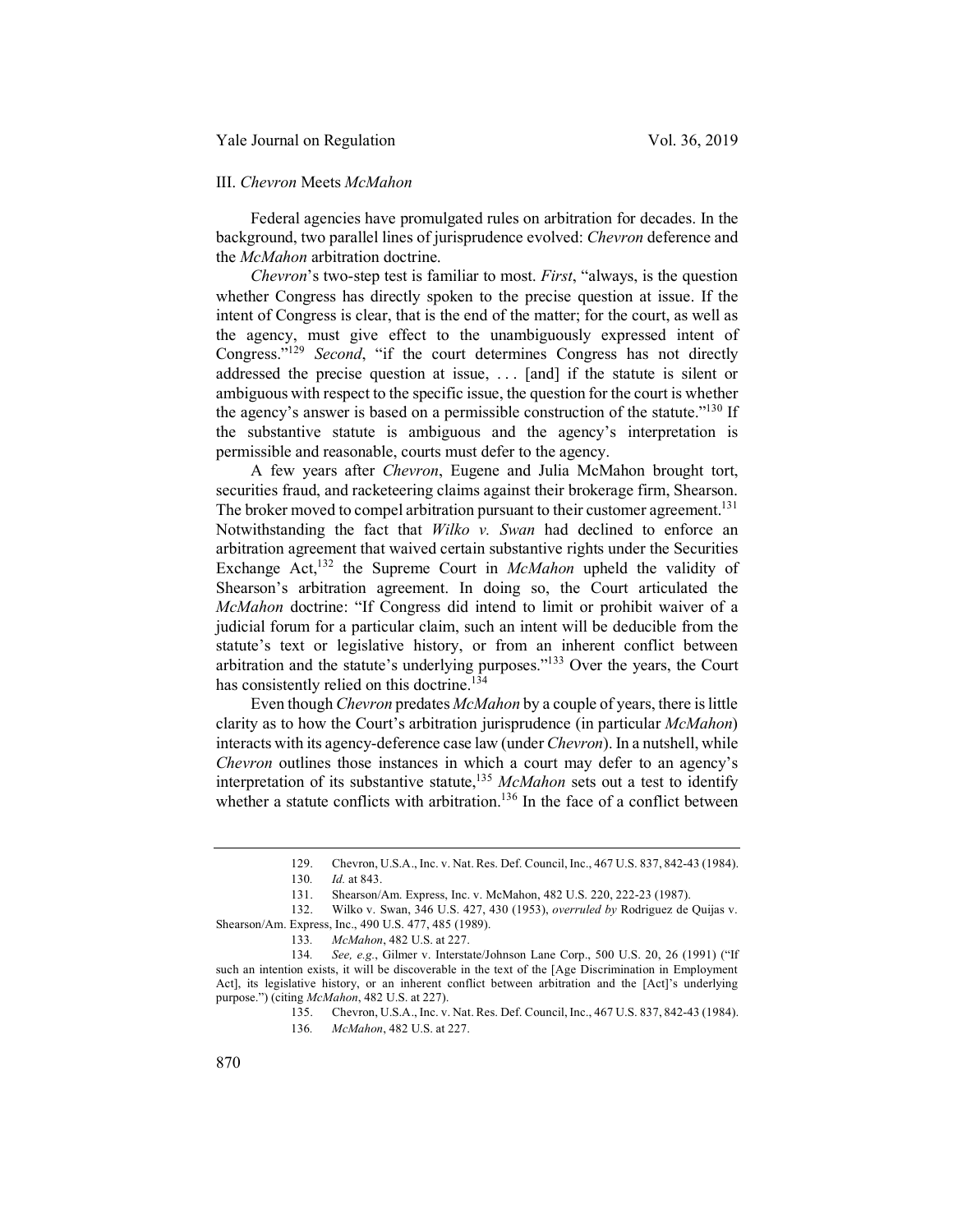the FAA and another statute, the *McMahon* doctrine requires courts to look for any congressional intent to *preclude* arbitration*.* In the presence of an administrative regulation of arbitration, instead, *Chevron* asks whether there is any congressional intent to *mandate* arbitration. That is, *Chevron*'s presumption appears to be in favor of agency deference; *McMahon*'s presumption seems to be proarbitration.<sup>137</sup> Courts have explicitly recognized the uncertainty surrounding the interaction of *Chevron* and *McMahon*. <sup>138</sup> And the Supreme Court has yet to clarify it, even though the *McMahon* Court—while mandating arbitration—recognized the Securities and Exchange Commission's authority to adopt "rules it deems necessary to ensure that arbitration procedures adequately protect statutory rights."<sup>139</sup>

This Part makes a first attempt at bringing some clarity to the debate, without offering a definitive answer. Section III.A discusses the few appellate decisions that have scrutinized an agency's authority to regulate arbitration. It shows how the outcomes in those cases largely depended on whether the court relied exclusively on *Chevron* or also considered *McMahon*. Section III.B explains why *Epic Systems* should not be read as adopting the mistaken view that *Chevron* and *McMahon* are inexorably at odds.

#### *A. Challenges to Administrative Rules on Arbitration*

Interestingly, very few administrative rules on arbitration have been challenged. Recently, two Obama-era regulations have been enjoined in federal court—both on very fact-specific grounds. The Northern District of Mississippi blocked the Department of Health and Human Services' rule that prohibited predispute arbitration agreements between nursing homes and residents.<sup>140</sup> The district court couched its injunction on the finding that the Agency "presented insufficient justification for banning nursing home arbitration."141 The Fifth Circuit's ruling on the Department of Labor's fiduciary rule was similarly narrow.<sup>142</sup> The Department chose to permit arbitration as long as it did not preclude retirees' right to participate in a class action in court.<sup>143</sup> But the Fifth Circuit concluded that the rule conflicted with ERISA and, in any event, was

<sup>137.</sup> Wiechens*, supra* note 15, at 1481.

<sup>138</sup>*. See, e.g.*, Seney v. Rent-A-Ctr., Inc., 738 F.3d 631, 635 (4th Cir. 2013) ("The way in which *Chevron* squares with *McMahon* . . . is uncertain, and courts have divided on the question.").

<sup>139</sup>*. McMahon*, 482 U.S. at 233-34.

<sup>140.</sup> Am. Health Care Ass'n v. Burwell, 217 F. Supp. 3d 921, 931 (N.D. Miss. 2016).

<sup>141</sup>*. Id.* at 934; *see also id.* at 936-37.

<sup>142.</sup> Chamber of Commerce v. U.S. Dep't of Labor, 885 F.3d 360, 385 (5th Cir. 2018) (holding that the antiarbitration provision of this regulation impermissibly conflicted with the Federal Arbitration Act); Thrivent Fin. for Lutherans v. Acosta, No. 16-cv-03289, 2017 WL 5135552 (D. Minn. Nov. 3, 2017) (granting injunction against enforcement of the arbitration regulation).

<sup>143</sup>*. See supra* notes 111-115 and accompanying text.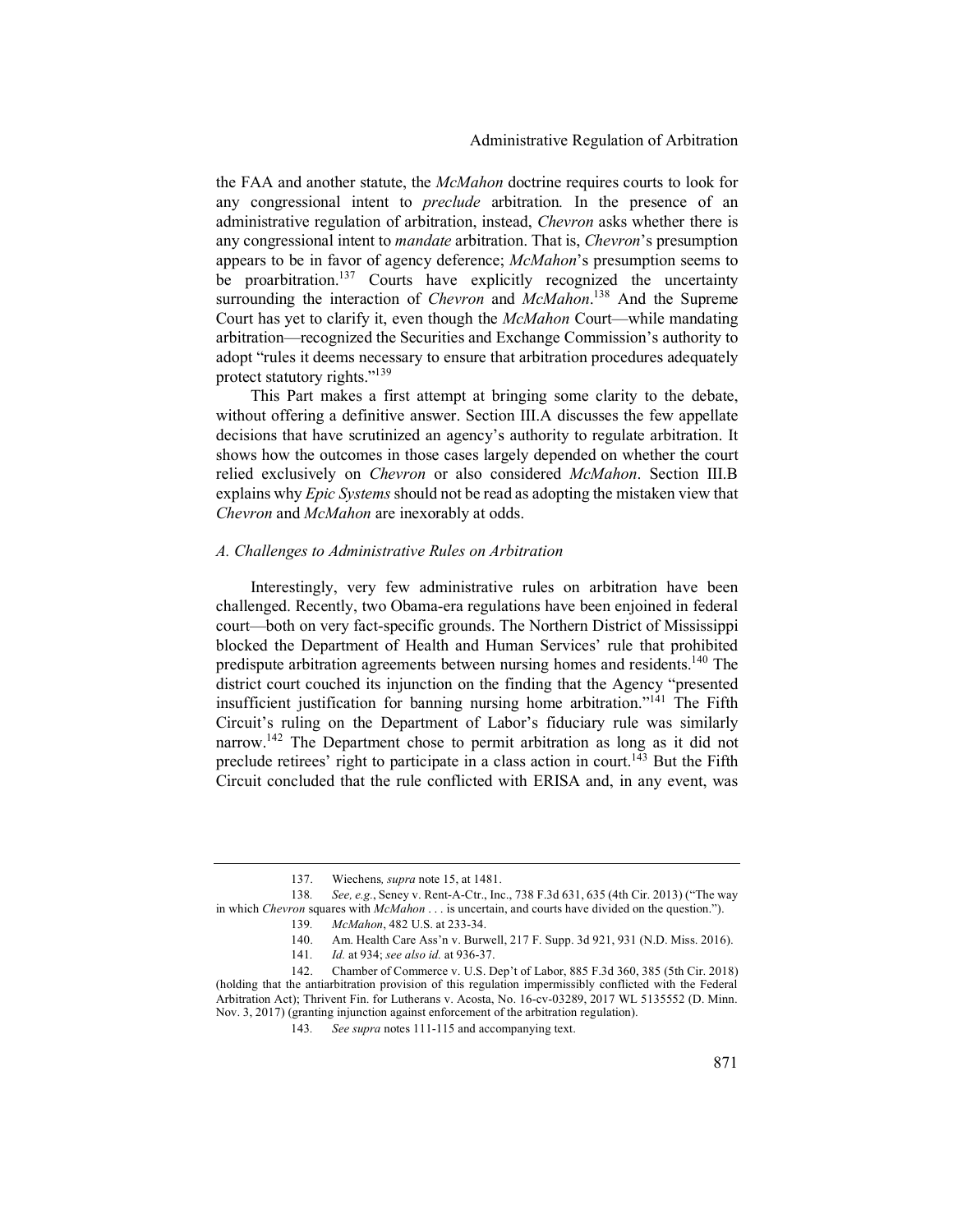Yale Journal on Regulation Vol. 36, 2019

arbitrary and capricious.144 Neither court addressed the tension between *Chevron*  and *McMahon*.

But the challenges to the FTC's restrictions on the use of mandatory predispute arbitration clauses in auto-warranty agreements did.<sup>145</sup> And state and federal courts have split on whether the Commission may regulate arbitral procedures even though its substantive statute does not expressly mention arbitration. On the federal side, several district courts upheld the FTC's interpretation of the Magnuson-Moss Warranty Act as providing the authority to restrict arbitration of warranty claims.146 The Ninth Circuit temporarily joined that crowd, before the panel *sua sponte* withdrew its opinion pending a related decision by the California Supreme Court.<sup>147</sup> Instead, other federal courts including the Fifth and Eleventh Circuits—refused to defer to the FTC.<sup>148</sup> On the state front, at least three state supreme courts sided with the FTC rule,  $^{149}$  and five ruled against it. $150$ 

From the judicial treatment of the Magnuson-Moss Warranty Act, one conclusion can be drawn: courts erroneously believe that *McMahon* and *Chevron*  are incompatible. Therefore, outcomes generally turn on whether *Chevron* is taken to be the primary test, or whether *McMahon* is also part of the picture. An approach exclusively grounded on *Chevron* will most likely result in a decision against arbitration. Instead, analyzing agency regulations under both *Chevron*  and *McMahon* will likely lead to a ruling in favor of arbitration—because, all too often, *McMahon* swallows *Chevron*.

Let me explain further. On one side of the debate, the argument is a straightforward application of administrative law principles. Under *Chevron*, courts will defer to the FTC's interpretation of the Magnuson-Moss Warranty Act unless (i) Congress has "directly spoken to the precise question at issue" or (ii) the FTC's construction of the statute is unreasonable.<sup>151</sup> Finding that the

148. Davis v. S. Energy Homes, Inc., 305 F.3d 1268, 1279-80 (11th Cir. 2002); Walton v. Rose Mobile Homes LLC, 298 F.3d 470, 479 (5th Cir. 2002); Jones v. Gen. Motors Corp., 640 F. Supp. 2d 1124, 1137 (D. Ariz. 2009).

<sup>144</sup>*. Chamber of Commerce*, 885 F.3d at 379, 388.

<sup>145</sup>*. See supra* notes 82-83 and accompanying text.

<sup>146</sup>*. See* Breniser v. W. Recreational Vehicles, Inc., No. cv-07-1418, 2008 WL 5234528, at \*6 (D. Or. 2008); Harnden v. Ford Motor Co., 408 F. Supp. 2d 300, 307 (E.D. Mich. 2004); Rickard v. Teynor's Homes, Inc., 279 F. Supp. 2d 910, 921 (N.D. Ohio 2003); Browne v. Kline Tysons Imports, Inc., 190 F. Supp. 2d 827, 831 (E.D. Va. 2002); Pitchford v. Oakwood Mobile Homes, Inc., 124 F. Supp. 2d 958, 964 (W.D. Va. 2000).

<sup>147.</sup> Kolev v. Euromotors W., 658 F.3d 1024, 1029 (9th Cir. 2011), *withdrawn*, 676 F.3d 867 (9th Cir. 2012).

<sup>149</sup>*. See, e.g.*, Koons Ford of Balt. v. Lobach, 919 A.2d 722, 737 (Md. 2007); Simpson v. MSA of Myrtle Beach, Inc., 644 S.E.2d 663, 673 (S.C. 2007); Parkerson v. Smith, 817 So. 2d 529, 535 (Miss. 2002).

<sup>150.</sup> Borowiec v. Gateway 2000, Inc., 808 N.E.2d 957 (Ill. 2004); Abela v. Gen. Motors Corp., 677 N.W.2d 325 (Mich. 2004); Crawford v. Results Oriented, Inc., 548 S.E.2d 342 (Ga. 2001); *In re* Am. Homestar of Lancaster, Inc., 50 S.W.3d 480, 491-92 (Tex. 2001); Energy Homes, Inc. v. Ard, 772 So. 2d 1131, 1135 (Ala. 2000).

<sup>151.</sup> Chevron, U.S.A., Inc. v. Nat. Res. Def. Council, Inc., 467 U.S. 837, 842-44 (1984).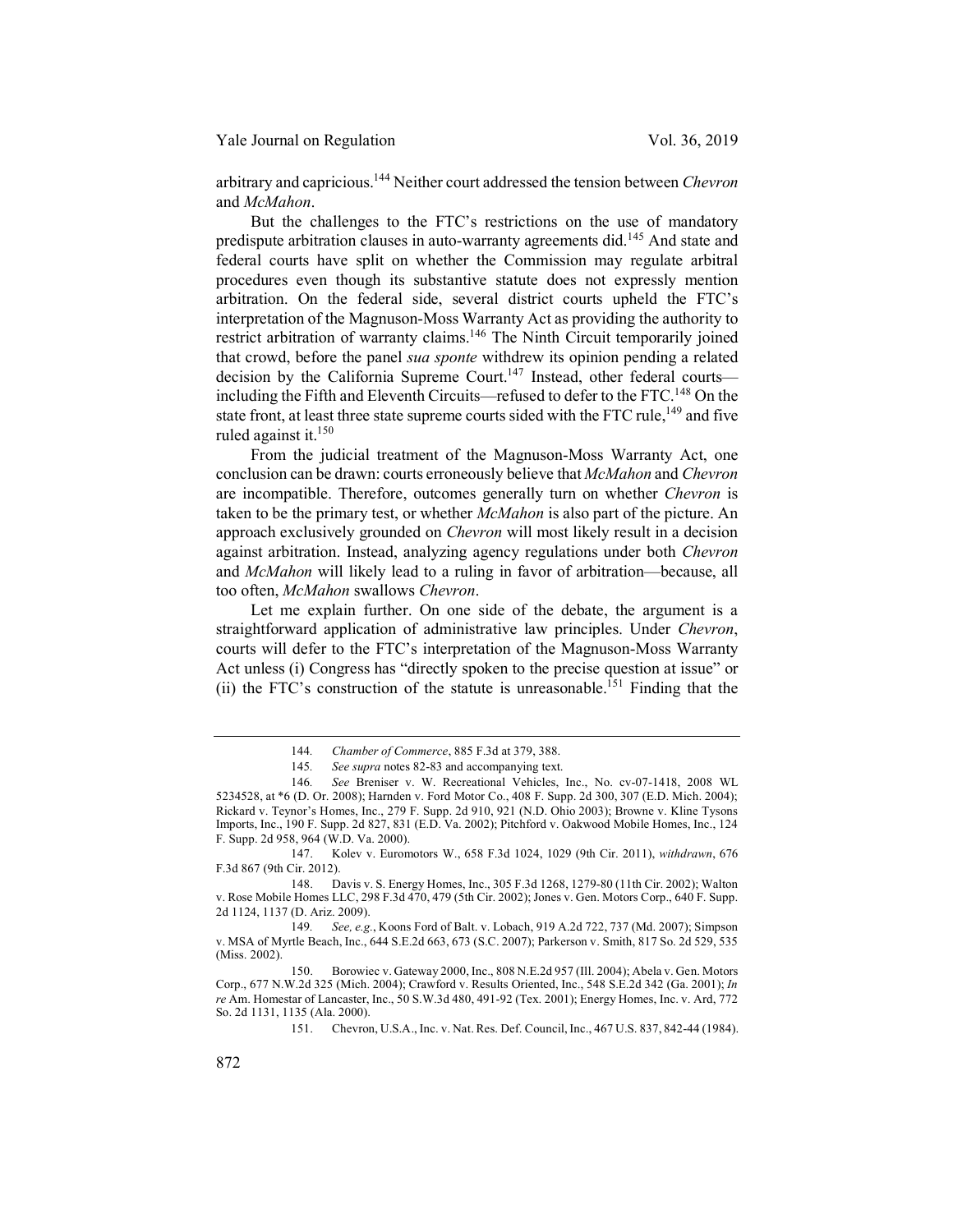statute is silent on mandatory arbitration, some courts have moved on to an assessment of the reasonableness of the FTC's interpretation—and found it reasonable.152 Others simply concluded that Congress expressed an intent to preclude binding arbitration under the Magnuson-Moss Warranty Act.<sup>153</sup>

On the other side of the debate, the argument is equally simple: the FAA is a super-statute, and thus it swallows *Chevron* deference. For example, in striking down the FTC's rule, the Eleventh Circuit made two moves. *First*, it concluded (under *McMahon*) that no intent to limit arbitration was "deducible from the statute's text or legislative history, or from an inherent conflict between arbitration and the statute's underlying purposes."154 So, moving to *Chevron* step one, the panel found that, because "Congress failed to *directly* address binding arbitration in the text or legislative history," the Magnuson-Moss Warranty Act was ambiguous.<sup>155</sup> *Second*, the court held that the FTC's interpretation of its substantive act was unreasonable—because any such limit on arbitration is unreasonable—and therefore no deference was warranted.<sup>156</sup> The Fifth Circuit, instead, reached the same conclusion much quicker. In light of the FAA's proarbitration policy, the Magnuson-Moss Warranty Act was *not* ambiguous, that is, it did not allow for restrictions on mandatory arbitration; therefore, the FTC's interpretation failed under the first step of *Chevron*. 157

That the application of a judge-made test will be outcome determinative is hardly surprising. But this bipolar take on administrative regulation of arbitration risks confusing much of the Court's administrative law and arbitration jurisprudence*.* Under either approach, *Chevron* or *McMahon*, courts are giving short shrift to one line of precedents. The existence of *Chevron* deference and the *McMahon* doctrine in two parallel (and seemingly incompatible) universes is puzzling—because, as I discuss below, they do (and ought to) overlap.

#### *B. How Not to Interpret* Epic Systems

This Section will show how, to the extent that *Epic Systems* addressed the *Chevron-McMahon* murky waters, it has not done so in a way that oversimplifies the Court's arbitration jurisprudence. As I will argue, the Court's arbitration decisions are not consistent with a requirement that agencies regulate arbitration only pursuant to specific delegated rulemaking authority. Many rules based on general delegations, such as those discussed in Section II.B.1, would likely survive judicial review even after *Epic Systems*.

|           | 152. | See, e.g., Kolev, 658 F.3d at 1026.                                            |
|-----------|------|--------------------------------------------------------------------------------|
|           | 153. | See, e.g., Lobach, 919 A.2d at 735.                                            |
|           | 154. | Shearson/Am. Express, Inc. v. McMahon, 482 U.S. 220, 227 (1987) (alternations  |
| omitted). |      |                                                                                |
|           | 155. | Davis v. S. Energy Homes, Inc., 305 F.3d 1268, 1278 (11th Cir. 2002) (emphasis |
| added).   |      |                                                                                |
|           | 156. | <i>Id.</i> at 1277-80.                                                         |
|           | 157. | Walton v. Rose Mobile Homes LLC, 298 F.3d 470, 475-78 (5th Cir. 2002).         |
|           |      |                                                                                |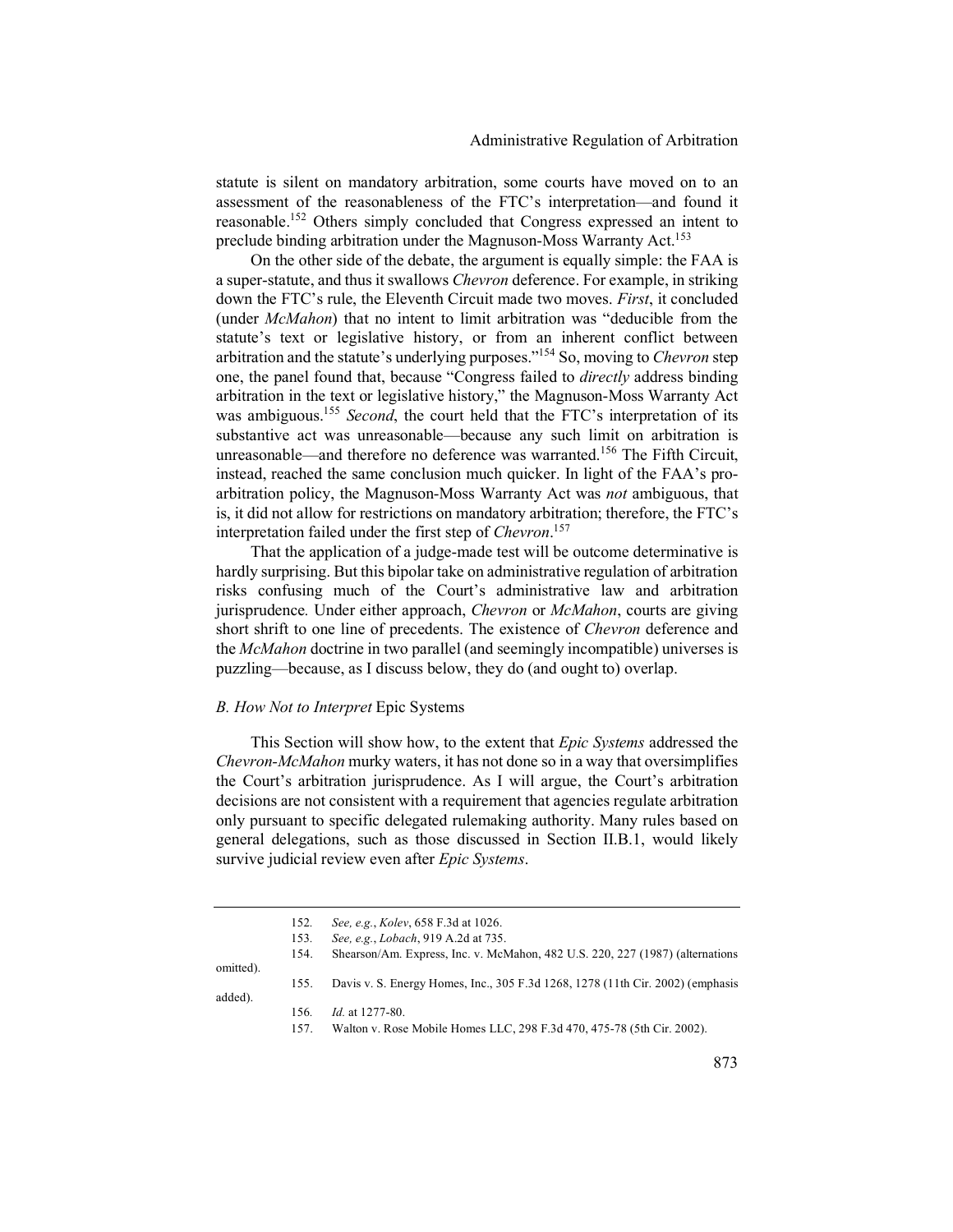The three consolidated cases in *Epic Systems* concerned whether employment contracts containing class-action waivers are enforceable under the FAA or, instead, violate the employees' rights to collective action under the NLRA.158 Epic Systems, a Wisconsin healthcare software company, required all employees to sign a policy containing a mandatory, individual arbitration clause for any labor dispute. The multinational accounting firm Ernst  $& Young$  and the petrochemical company Murphy Oil had similar policies.<sup>159</sup> In each case, the employees sought to litigate Fair Labor Standards Act and related state law claims through collective actions in federal court.

Federal courts of appeals are split. The Fifth Circuit mandated individual arbitration: in light of the federal policy favoring arbitration and the absence of any contrary evidence in the NLRA's text, the court held that employers do not violate the text of the Act by requiring employees to sign an arbitration agreement containing collective-action waivers.<sup>160</sup> By contrast, the Seventh  $Circuit^{161}$  and the Ninth Circuit<sup>162</sup> upheld the employees' rights to pursue class actions. Their reasoning was that Section 8 of the NLRA prohibits an employer from interfering with an employee's right to engage in concerted activity, so the NLRA renders the waiver of class and collective proceedings illegal. Because the FAA's own saving clause forecloses arbitration "upon such grounds as exist at law or in equity for the revocation of any contract," and because illegality is one of those grounds, a mandatory arbitration contract that strips away employees' statutory rights to engage in concerted activity is unlawful and thus unenforceable.163

In a 5-4 decision, the Supreme Court held that arbitration agreements providing for individualized proceedings must be enforced—and that neither the FAA's saving clause nor the NLRA suggests otherwise. The reasoning of the majority opinion is as follows. *First*, "by attacking (only) the individualized nature of the arbitration proceedings, the employees' argument seeks to interfere with one of arbitration's fundamental attributes," and therefore does not fall under the FAA's saving clause.<sup>164</sup> *Second*, the NLRA does not override the FAA's requirement that employment arbitration contracts be enforced because, in the NLRA, there is no "clear and manifest" congressional intention to displace the FAA.165 Class and collective actions are not "concerted activities" protected by Section 7 of the NLRA, because that statute does not mention class action procedures or even hint at a wish to displace the FAA.166 What is more, Justice

<sup>158.</sup> Epic Sys. Corp. v. Lewis, 138 S. Ct. 1612 (2018).

<sup>159</sup>*. Id.* at 1619-21.

<sup>160.</sup> Murphy Oil USA, Inc. v. NLRB, 808 F.3d 1013 (5th Cir. 2015).

<sup>161.</sup> Lewis v. Epic Sys. Corp., 823 F.3d 1147 (7th Cir. 2016).

<sup>162.</sup> Morris v. Ernst & Young, LLP, 834 F.3d 975 (9th Cir. 2016).

<sup>163</sup>*. See Epic Systems*, 823 F.3d at 1157-61; *Ernst & Young*, 834 F.3d at 980-84.

<sup>164</sup>*.* Epic Sys. Corp. v. Lewis, 138 S. Ct. 1612, 1622 (2018).

<sup>165</sup>*. Id.* at 1624.

<sup>166</sup>*. Id.* at 1625-26.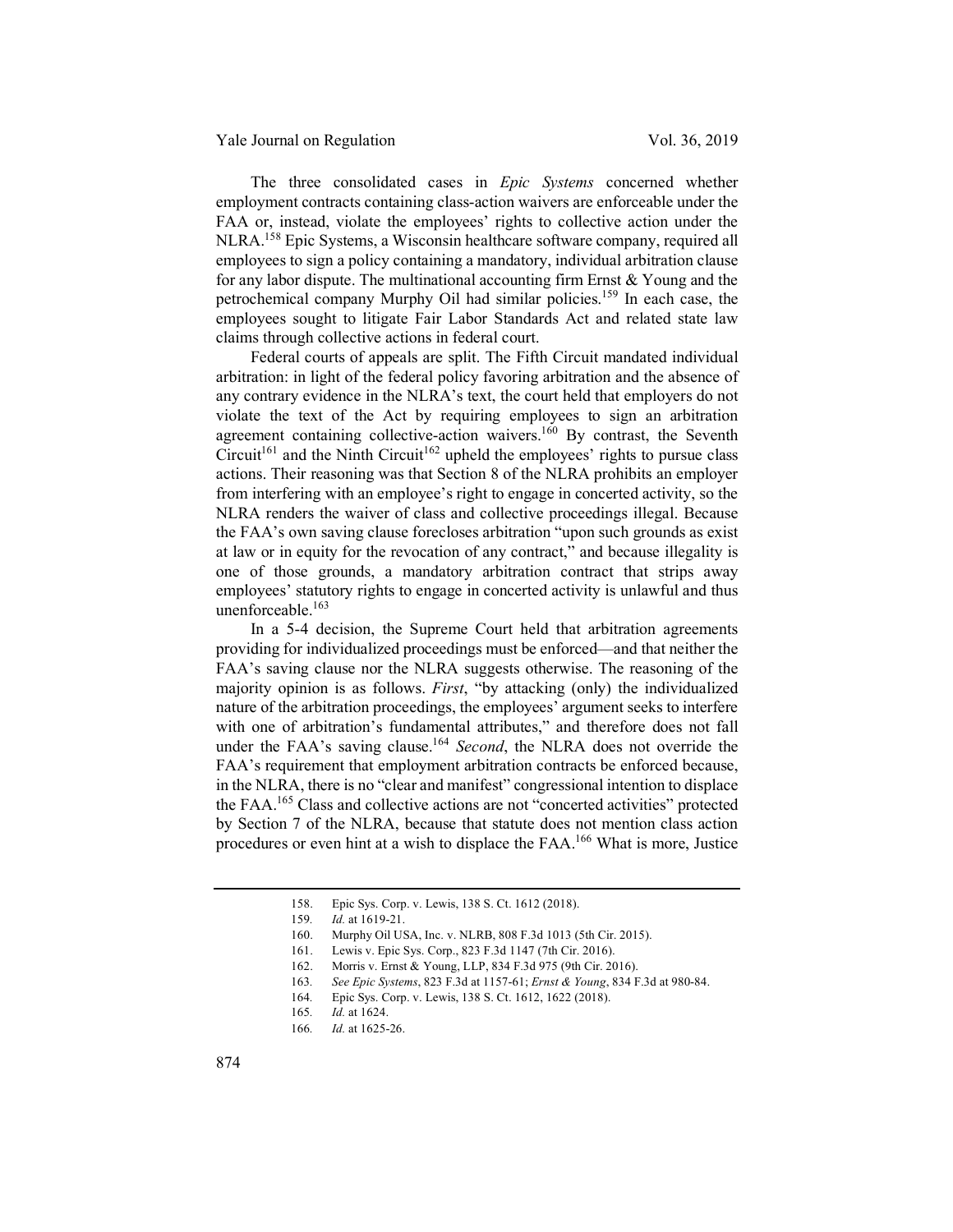Gorsuch noted, the Court has rejected every effort to "conjure conflicts" between the FAA and other federal statutes.<sup>167</sup>

Tangentially, Justice Gorsuch's opinion states that, "even under *Chevron*'s terms, no deference is due" to the National Labor Relations Board's interpretation because there is no "unresolved ambiguity" in the NLRA.<sup>168</sup> The Court found that the Agency "has sought to interpret [its] statute in a way that limits the work of a second statute, the Arbitration Act.<sup> $169$ </sup> But, according to the majority, "the absence of any *specific* statutory discussion of arbitration or class actions in the NLRA is an important and telling clue that Congress has not displaced the Arbitration Act."<sup>170</sup> Indeed, Justice Gorsuch wrote, Congress "knows how to override the Federal Arbitration Act when it wishes."<sup>171</sup> The majority then cites four recent statutory provisions that include explicit language limiting arbitration.<sup>172</sup> It concludes that "Congress has instructed that arbitration agreements like those before us must be enforced as written . . . [and] it [has not] manifested a *clear intention* to displace the Arbitration Act."<sup>173</sup> Where there is no ambiguity, "*Chevron* leaves the stage."174

When it comes to administrative rules on arbitration, some might be tempted to claim that *Epic Systems* supports the conclusion that, unless Congress has delegated rulemaking authority over arbitration with *explicit language*, agencies are *not* authorized to regulate arbitration. Indeed, this position emerged from various briefs filed in *Epic Systems*. <sup>175</sup> But there is no reason—short of engaging in Supreme Court forecasting176—to read *Epic Systems* as exempting

172*. See id.* at 1626 (first citing 15 U.S.C. § 1226(a)(2) (2018); then citing 7 U.S.C. § 26(n)(2) (2018); then citing 12 U.S.C. § 5567(d)(2) (2018); and then citing 10 U.S.C. § 987(e)(3) (2018)). 173*. Id.* at 1632 (emphasis added).

174*. Id.* at 1630 (citing NLRB v. Alternative Entertainment, Inc., 858 F.3d 393, 417 (6th Cir. 2017)).

175. Epic Systems and Murphy Oil claimed that, "when displacing the FAA in other statutes, Congress has spoken with much more specificity than it has in the NLRA." Brief for Petitioner Epic Systems Corp. and Respondent Murphy Oil USA, Inc., *supra* note 3, at 11. The other employer, Ernst & Young, argued that a "'clearly' observable" command is required to regulate arbitration, including an "express[] prohibit[ion]." Brief for Petitioner Ernst & Young, *supra* note 3, at 21-22. According to the Chamber of Commerce, "when Congress wants to override the FAA in a particular context, it does so with 'clarity' by mentioning arbitration expressly in the text of the statute." Brief of the Chamber of Commerce of the United States of America as Amicus Curiae, *supra* note 3, at 8-9. Similarly, the United States stressed the "requisite clarity" necessary to find a "specific command from *Congress* precluding bilateral arbitration." Brief of the United States as Amicus Curiae at 23, *Epic Systems*, 138 S. Ct. 1612 (No. 16-307).

176. To be sure, the fate of *Chevron* deference is uncertain. *See, e.g.*, SAS Inst., Inc. v. Iancu, 138 S. Ct. 1348, 1358 (2018) ("[W]hether *Chevron* should remain is a question we may leave for another day"); *see also* Gutierrez-Brizuela v. Lynch, 834 F.3d 1142, 1152 (10th Cir. 2016) (Gorsuch, J., concurring) ("*Chevron* seems no less than a judge-made doctrine for the abdication of the judicial duty."); De Niz Robles v. Lynch, 803 F.3d 1165, 1171 (10th Cir. 2015) (Gorsuch, J.) ("[O]ne might question whether *Chevron* step two muddles the separation of powers by delegating to the Executive the power to

<sup>167</sup>*. Id.* at 1627.

<sup>168</sup>*. Id*. at 1629.

<sup>169</sup>*. Id*.

<sup>170</sup>*. Id*. at 1627 (emphasis added).

<sup>171</sup>*. Id*.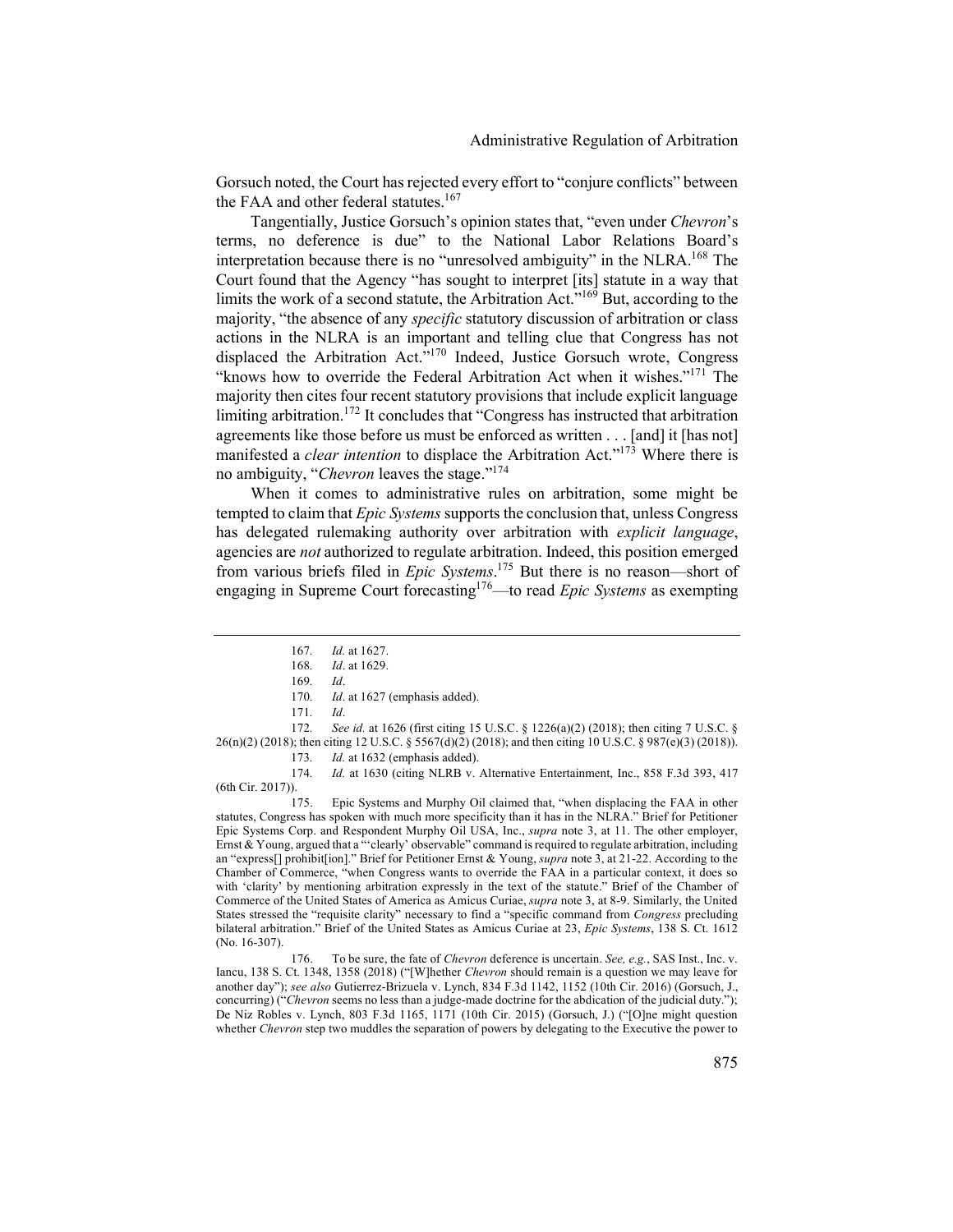arbitration regulations from any kind of agency deference. Not only would that reading put an end to longstanding regulations of arbitration—for Congress has tended to include specific language on arbitration only recently, and only in the face of grave concerns over inadequate agency action.<sup>177</sup> But, most importantly, requiring an explicit statutory directive to regulate arbitration would distort the Supreme Court's arbitration jurisprudence on which *Epic Systems* relies*.*

Take *CompuCredit Corp. v. Greenwood*. <sup>178</sup> In that case, the Court held that the Credit Repair Organization Act (CROA) does not preclude the arbitration of consumer suits.<sup>179</sup> Justice Scalia's reasoning was nuanced: statutes enacted at a time in which Congress was on notice about the Supreme Court's post-1980s interpretation of the FAA would likely contain explicit language derogating from the FAA if Congress had any intent to preclude arbitration.<sup>180</sup> "At the time of the CROA's enactment in 1996, arbitration clauses in contracts of the type at issue here were no rarity."<sup>181</sup> In other words, because "[t]he CROA itself followed a series of this Court's seminal decisions compelling arbitration," including *McMahon*, "Congress had been 'alerted' much before these post-CROA statutes were passed."182 And because the CROA included no mention of arbitration and only prohibited the waiver of "any right of the consumer under this subchapter,"<sup>183</sup> the Court found no conflict with the FAA. *CompuCredit* thus says little concerning statutes enacted at a time in which Congress was *not* on notice about the Court's proarbitration jurisprudence.

And considering statutes that predate the FAA case law leads to another arbitration precedent: *Shearson/Am. Express, Inc. v. McMahon*. In examining the claims brought by the McMahons under the Securities Exchange Act, the Court acknowledged that it was dealing with "arbitration procedures subject to the SEC's oversight authority."184 In particular, the Court limited the applicability of its 1953 *Wilko* decision in light of "intervening regulatory developments."185 In 1975, in fact, the Securities Exchange Act was amended to mandate that "[n]o proposed rule change shall take effect" without the SEC's approval and to authorize the SEC to "abrogate, add to, and delete from . . . the rules of a selfregulatory organization."186 The Court embraced these amendments, recognizing

186. 15 U.S.C. § 78s(b)(1), (c) (2018).

legislate generally applicable rules of private conduct. . . . And whether the combination of *Chevron* and *Brand X* further muddles the muddle by intruding on the judicial function too. . . . Still, as but a court of appeals *Chevron* and *Brand X* bind us.").

<sup>177</sup>*. See supra* note 73 and accompanying text (discussing the few instances in which Congress has explicitly directed agencies to regulate arbitration).

<sup>178. 565</sup> U.S. 95 (2012).

<sup>179.</sup> *Id.* at 103.

<sup>180</sup>*. Id.* (citing three post-2000 examples).

<sup>181</sup>*. Id.*

<sup>182</sup>*. Id.* at 113 n.4.

<sup>183. 15</sup> U.S.C. § 1679f(a) (2018).

<sup>184.</sup> Shearson/Am. Express, Inc. v. McMahon, 482 U.S. 220, 233 (1987).

<sup>185</sup>*. Id.* at 234.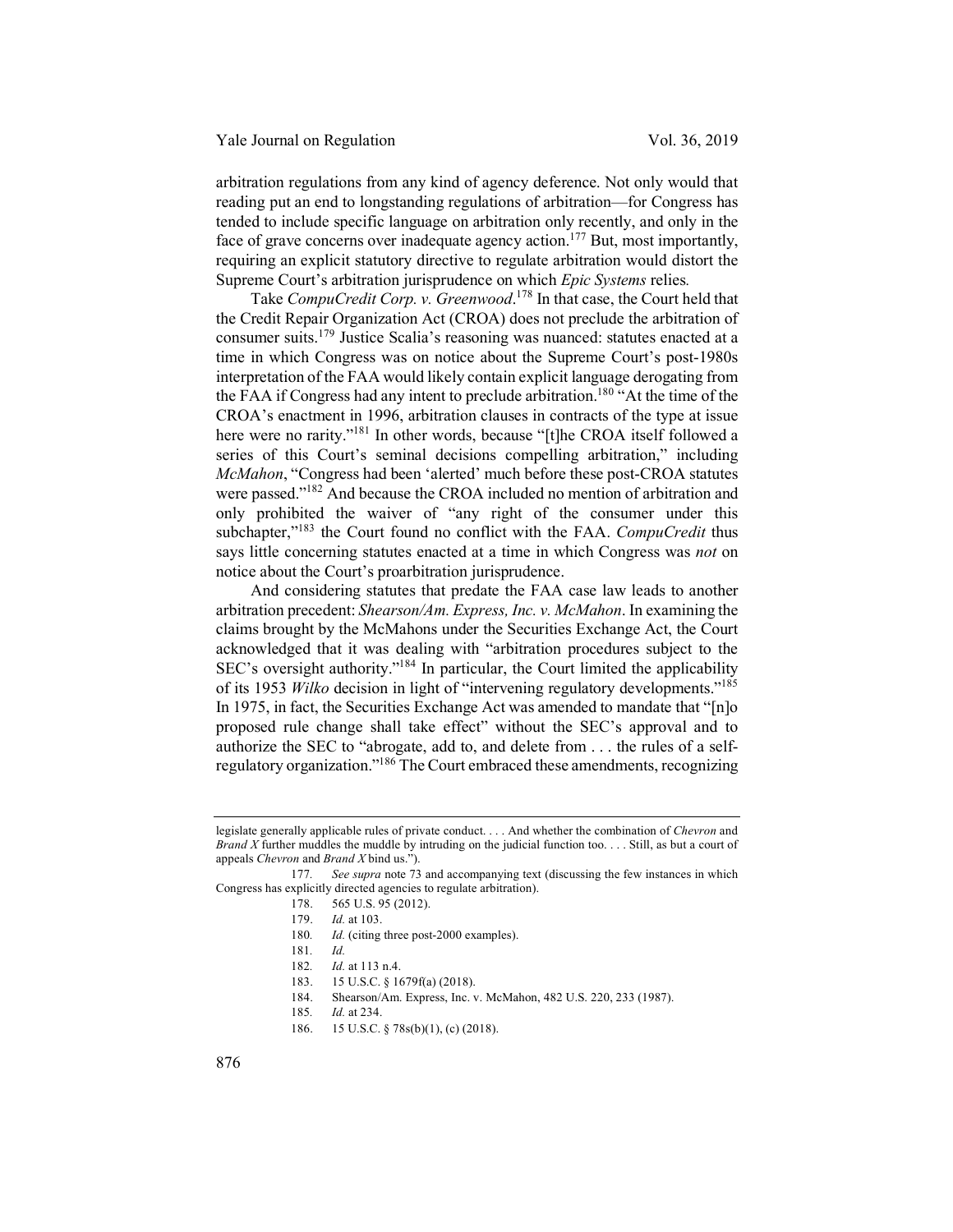how they gave the Commission "expansive power to ensure the adequacy of the arbitration procedures employed by the [self-regulatory organizations], . . . including the power to mandate the adoption of any rules it deems necessary to ensure that arbitration procedures adequately protect statutory rights."<sup>187</sup> The majority positively weighted how, "[i]n the exercise of its regulatory authority, the SEC has specifically approved the arbitration procedures of the New York Stock Exchange, the American Stock Exchange, and the [National Association of Securities Dealers], the organizations mentioned in the arbitration agreement at issue in this case."188 Against this backdrop, the Court held that "where, as in this case, the prescribed procedures are subject to the Commission's [oversight] authority, an arbitration agreement does not effect a [impermissible] waiver of the protections of the Act."<sup>189</sup>

In conclusion, *McMahon* and *CompuCredit* appear to stand for the proposition that the analysis for statutes enacted before "arbitration clauses . . . [became] no rarity"<sup>190</sup> only begins with the text. Rather than adopting a "plain" text" requirement when assessing if a statute permits any regulation of arbitration, the Court recognized that intent to limit arbitration "will be *deducible* from the statute's *text* or *legislative history*, or from an inherent conflict between arbitration and the statute's *underlying purposes*."191 In those cases, even in the absence of specific delegations of rulemaking authority, regulations of arbitration would seem to be compatible with *McMahon*, *CompuCredit*, and *Epic Systems.*

#### Conclusion

Thus far *Chevron* and *McMahon* have been applied in parallel and siloed universes (with occasional tendencies to swallow each other). But, as this Note has shown, there is no historical or doctrinal reason for this to be the case. In closing, then, I gesture at one possible solution. Just as some scholars have recently called for a reshaping of *Chevron*'s step-two analysis,<sup>192</sup> I suggest that, in the arbitration context, *Chevron* step two could be harmonized with the *McMahon* doctrine. The test could be something like this: an agency may regulate arbitration procedures as long as, based on the "traditional tools of statutory construction," the statute is ambiguous, $193$  and so long as the agency's interpretation of its substantive statute is reasonable and permissible under

<sup>187</sup>*. McMahon*, 482 U.S. at 233.

<sup>188</sup>*. Id.* at 234.

<sup>189</sup>*. Id.*

<sup>190.</sup> CompuCredit Corp. v. Greenwood, 565 U.S. 95, 103 (2012).

<sup>191</sup>*. McMahon*, 482 U.S. at 227 (alternations omitted) (emphases added).

<sup>192</sup>*. See generally* Sharkey, *supra* note 21 (advocating for the incorporation of *State Farm* hard-look review into *Chevron* step two).

<sup>193.</sup> Chevron, U.S.A., Inc. v. Nat. Res. Def. Council, Inc., 467 U.S. 837, 843 n.9 (1984).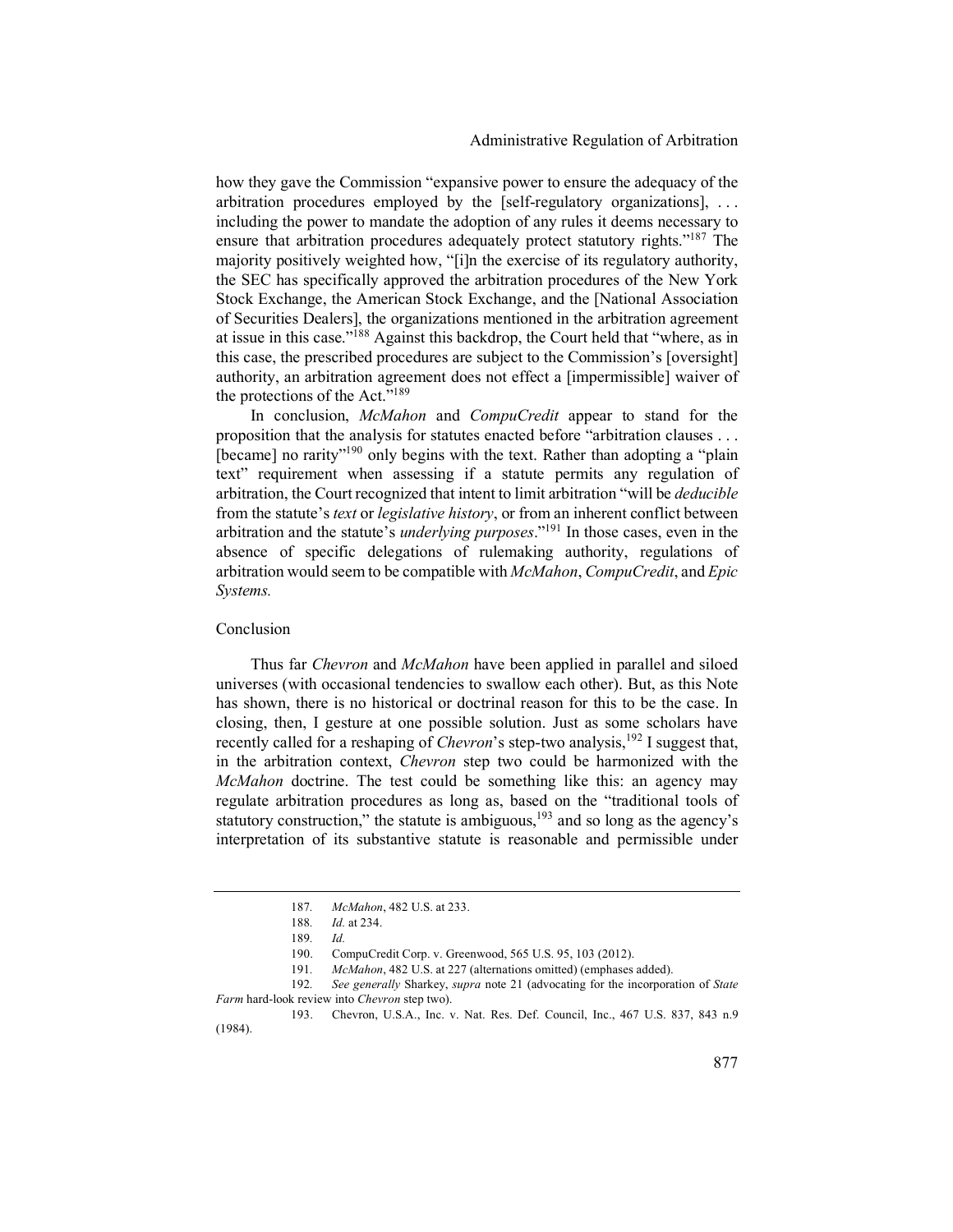*McMahon.* In other words, under the *Chevron-McMahon* step two, an administrative rule on arbitration would be permissible if some intent to allow for the regulation of arbitration is "deducible from the statute's text or legislative history, or from an inherent conflict between arbitration and the statute's underlying purposes."<sup>194</sup> Any consideration of the policy favoring arbitration would not swallow *Chevron* deference and would be limited to step two.<sup>195</sup>

In sum, when a statute unambiguously forecloses the agency's ability to regulate arbitration, that is the end of the analysis. Similarly, when a statute unambiguously delegates to the agency specific rulemaking authority over arbitration (as discussed in Section II.A), that is the end of the analysis too. But when the statute is ambiguous, the analysis then turns on *Chevron* step two. And the question becomes whether the administrative regulation is permissible because of some intent to regulate arbitration that is deducible from the statute's text, legislative history, or underlying purposes.<sup>196</sup> Although courts have found agency rules unreasonable due to impermissible considerations adduced during the notice-and-comment process—such as reliance on now-overruled precedents disfavoring arbitration<sup>197</sup>—"it is rare for a court to set aside an agency interpretation in step two."198 Incorporating *McMahon* into *Chevron* step two could add further bite to what otherwise often is an "anemic" analysis.<sup>199</sup> And it could be one potential way of harmonizing the agency-deference and arbitration jurisprudences, without making every regulation of arbitration pursuant to an agency's general rulemaking authority unreasonable or impermissible.

But my proposed *Chevron-McMahon* step two is just one brief suggestion. This Note's central contribution is simply to point out that the agency-deference jurisprudence and the arbitration case law are far from incompatible. Not only did *McMahon* rely on an agency's ability to regulate arbitration in reaching its holding,  $200$  but it is also the case that many agencies have been openly regulating arbitration for decades—though both facts have seemingly gone unnoticed. This Note thus shows the need to open a rigorous conversation around the intersection of agency deference and arbitration. Although the Court has not yet clarified the test that should apply to administrative regulations of arbitration pursuant to general delegations of rulemaking authority, those agency rules—permitting,

<sup>194</sup>*. McMahon*, 482 U.S. at 241-42.

Moses H. Cone Mem'l Hosp. v. Mercury Constr. Corp., 460 U.S. 1, 24 (1983).

<sup>196</sup>*. McMahon*, 482 U.S. at 241-42.

<sup>197</sup>*. See, e.g.*, Davis v. S. Energy Homes, Inc., 305 F.3d 1268, 1278-79 (11th Cir. 2002) (holding that the FTC's rationale for not allowing binding arbitration was unreasonable because the agency relied on *Wilko*'s distrust in arbitration, now overruled).

<sup>198</sup>*. See* STEPHEN G. BREYER ET AL., ADMINISTRATIVE LAW AND REGULATORY POLICY: PROBLEMS, TEXT, AND CASES 319 (8th ed. 2017);*see also* Kent Barnett & Christopher J. Walker, Chevron *in the Circuit Courts*, 116 MICH. L. REV. 1, 34 (2017) (reporting a 6.2 percent reversal rate in circuit court decisions that were resolved at *Chevron* step two).

<sup>199.</sup> Sharkey, *supra* note 21, at 2368.

<sup>200</sup>*. McMahon*, 482 U.S. at 233-34.